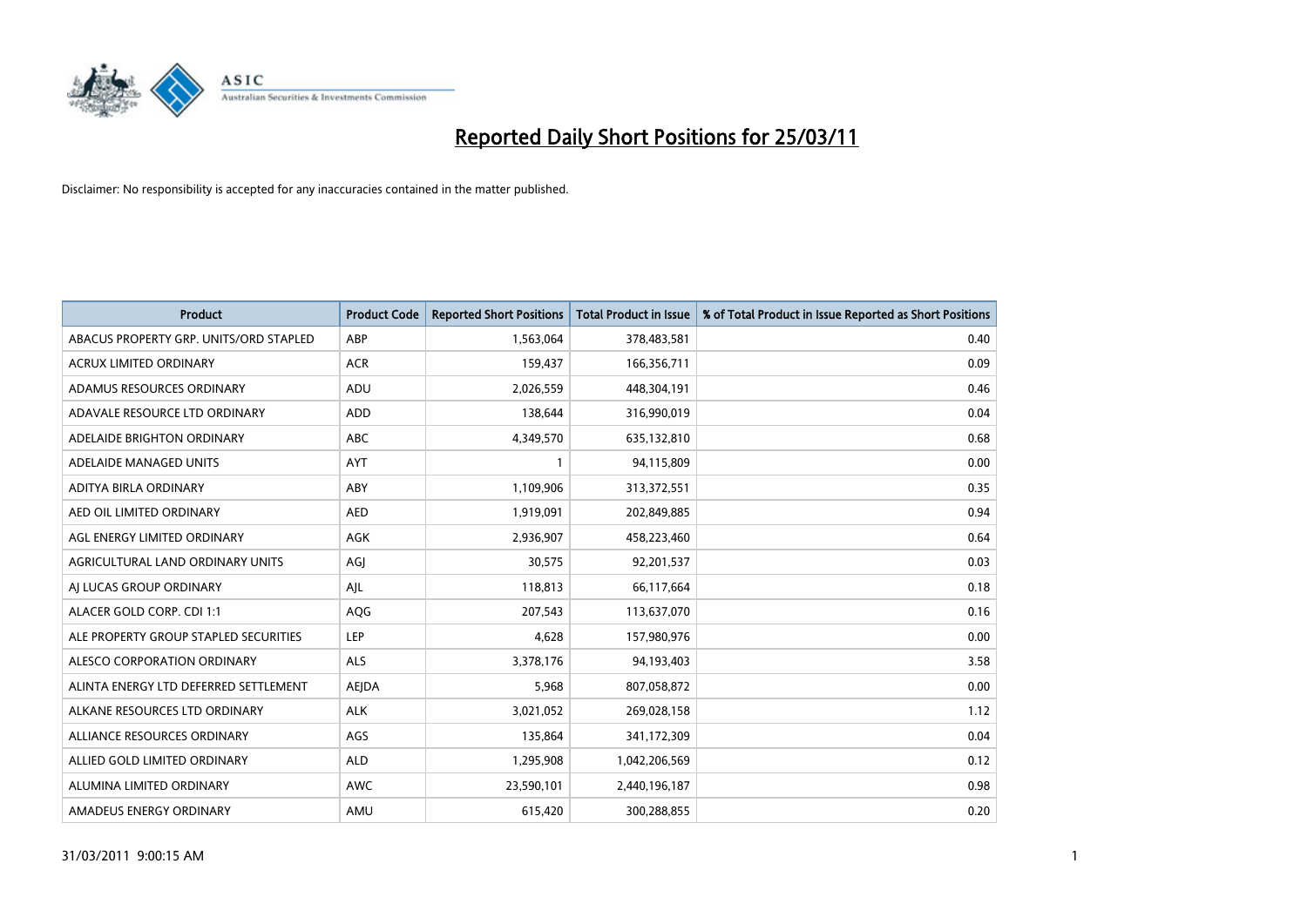

| Product                                 | <b>Product Code</b> | <b>Reported Short Positions</b> | <b>Total Product in Issue</b> | % of Total Product in Issue Reported as Short Positions |
|-----------------------------------------|---------------------|---------------------------------|-------------------------------|---------------------------------------------------------|
| AMALGAMATED HOLDINGS ORDINARY           | AHD                 | 110,016                         | 157,458,568                   | 0.07                                                    |
| AMCOR LIMITED ORDINARY                  | <b>AMC</b>          | 7,322,950                       | 1,226,387,533                 | 0.60                                                    |
| AMP CAPITAL CHINA ORDINARY UNITS        | <b>AGF</b>          | 65,310                          | 345,546,659                   | 0.02                                                    |
| AMP LIMITED DEF EX AXA APH              | <b>AMPN</b>         | 709,027                         | 722,167,556                   | 0.10                                                    |
| AMP LIMITED ORDINARY                    | AMP                 | 92,347,791                      | 2,094,424,200                 | 4.41                                                    |
| AMPELLA MINING ORDINARY                 | <b>AMX</b>          | 357,967                         | 202,975,108                   | 0.17                                                    |
| ANSELL LIMITED ORDINARY                 | <b>ANN</b>          | 3,940,041                       | 133,007,903                   | 2.97                                                    |
| ANTARES ENERGY LTD ORDINARY             | <b>AZZ</b>          | 106,632                         | 283,000,000                   | 0.04                                                    |
| ANVIL MINING CDI                        | <b>AVM</b>          | 10,000                          | 10,512,160                    | 0.10                                                    |
| ANZ BANKING GRP LTD ORDINARY            | ANZ                 | 5,916,897                       | 2,596,366,910                 | 0.21                                                    |
| APA GROUP STAPLED SECURITIES            | <b>APA</b>          | 6,571,158                       | 556,193,951                   | 1.17                                                    |
| APEX MINERALS NL ORDINARY               | <b>AXM</b>          | 885,145                         | 5,550,243,713                 | 0.02                                                    |
| APN EUROPEAN RETAIL UNITS STAPLED SEC.  | <b>AEZ</b>          | 11,832                          | 544,910,660                   | 0.00                                                    |
| APN NEWS & MEDIA ORDINARY               | <b>APN</b>          | 22,775,815                      | 606,084,019                   | 3.76                                                    |
| AQUARIUS PLATINUM. ORDINARY             | <b>AOP</b>          | 2,838,117                       | 463,266,640                   | 0.62                                                    |
| AQUILA RESOURCES ORDINARY               | <b>AQA</b>          | 3,802,559                       | 374,323,124                   | 1.01                                                    |
| ARAFURA RESOURCE LTD ORDINARY           | <b>ARU</b>          | 5,465,132                       | 367,930,342                   | 1.49                                                    |
| ARB CORPORATION ORDINARY                | ARP                 | 184,174                         | 72,481,302                    | 0.26                                                    |
| ARDENT LEISURE GROUP STAPLED SECURITIES | AAD                 | 630,115                         | 318,147,978                   | 0.20                                                    |
| ARISTOCRAT LEISURE ORDINARY             | ALL                 | 27,955,610                      | 533,983,910                   | 5.24                                                    |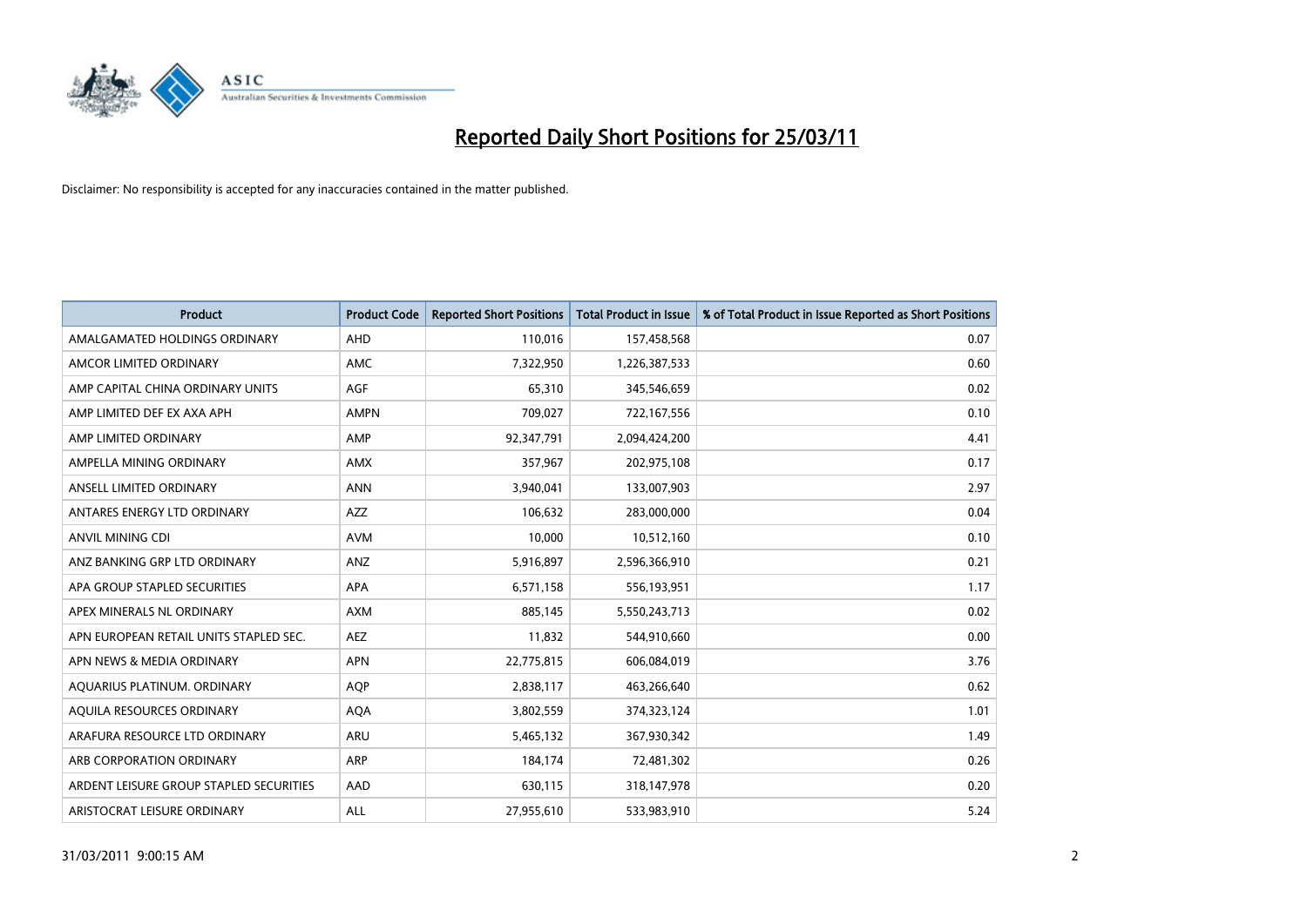

| Product                                 | <b>Product Code</b> | <b>Reported Short Positions</b> | <b>Total Product in Issue</b> | % of Total Product in Issue Reported as Short Positions |
|-----------------------------------------|---------------------|---------------------------------|-------------------------------|---------------------------------------------------------|
| ASCIANO LIMITED ORDINARY                | <b>AIO</b>          | 34,004,123                      | 2,926,103,883                 | 1.15                                                    |
| ASG GROUP LIMITED ORDINARY              | ASZ                 | 28,509                          | 168,247,718                   | 0.02                                                    |
| ASPEN GROUP ORD/UNITS STAPLED           | <b>APZ</b>          | 1,420,249                       | 592,674,670                   | 0.22                                                    |
| ASPIRE MINING LTD ORDINARY              | <b>AKM</b>          | 109,308                         | 535,723,044                   | 0.02                                                    |
| <b>ASTON RES LTD ORDINARY</b>           | <b>AZT</b>          | 356,615                         | 204,527,604                   | 0.17                                                    |
| ASTRO JAP PROP GROUP STAPLED SECURITIES | AJA                 | 27,003                          | 58,445,002                    | 0.04                                                    |
| ASX LIMITED ORDINARY                    | <b>ASX</b>          | 932,474                         | 175,136,729                   | 0.54                                                    |
| ATLANTIC LIMITED ORDINARY               | ATI                 | 811,750                         | 112,355,948                   | 0.72                                                    |
| ATLAS IRON LIMITED ORDINARY             | AGO                 | 6,643,301                       | 815,689,044                   | 0.81                                                    |
| AURORA MINERALS LTD ORDINARY            | <b>ARM</b>          | 2,196                           | 104,167,499                   | 0.00                                                    |
| AURORA OIL & GAS ORDINARY               | <b>AUT</b>          | 436,160                         | 403,437,342                   | 0.10                                                    |
| AUSDRILL LIMITED ORDINARY               | ASL                 | 555,582                         | 263,000,572                   | 0.21                                                    |
| AUSENCO LIMITED ORDINARY                | AAX                 | 3,945,269                       | 122,511,701                   | 3.22                                                    |
| <b>AUSTAL LIMITED ORDINARY</b>          | ASB                 | 218,168                         | 188,069,638                   | 0.12                                                    |
| <b>AUSTAR UNITED ORDINARY</b>           | <b>AUN</b>          | 3,143,200                       | 1,271,389,658                 | 0.24                                                    |
| AUSTBROKERS HOLDINGS ORDINARY           | <b>AUB</b>          | 2                               | 54,339,433                    | 0.00                                                    |
| AUSTIN ENGINEERING ORDINARY             | ANG                 | 27,298                          | 71,714,403                    | 0.03                                                    |
| <b>AUSTRALAND ASSETS ASSETS</b>         | AAZPB               | 1,168                           | 2,750,000                     | 0.04                                                    |
| AUSTRALAND PROPERTY STAPLED SECURITY    | <b>ALZ</b>          | 1,088,205                       | 576,846,597                   | 0.17                                                    |
| AUSTRALIAN AGRICULT. ORDINARY           | AAC                 | 4,705,665                       | 264,264,459                   | 1.75                                                    |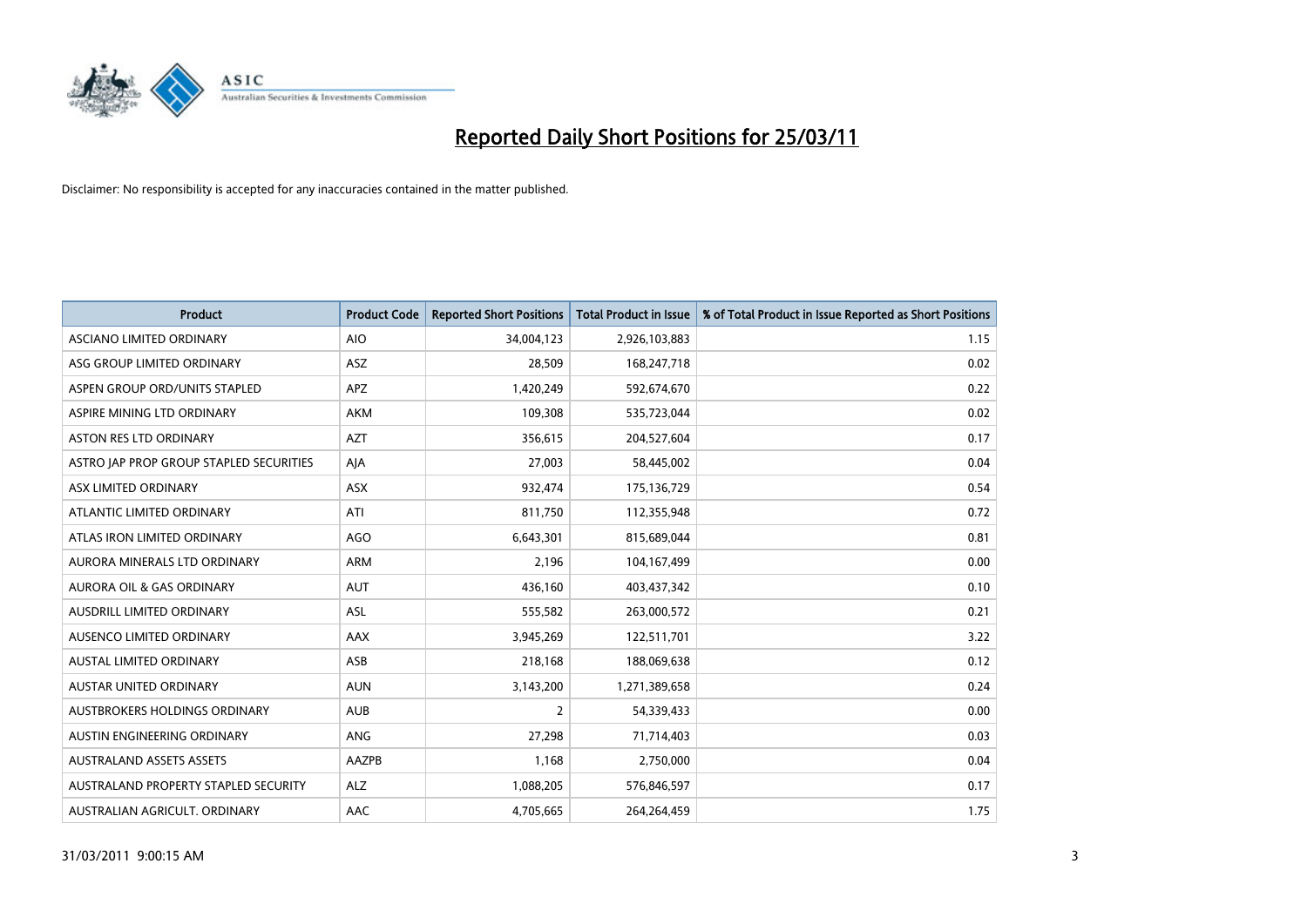

| <b>Product</b>                       | <b>Product Code</b> | <b>Reported Short Positions</b> | <b>Total Product in Issue</b> | % of Total Product in Issue Reported as Short Positions |
|--------------------------------------|---------------------|---------------------------------|-------------------------------|---------------------------------------------------------|
| <b>AUSTRALIAN EDUCATION UNITS</b>    | <b>AEU</b>          | 625,000                         | 134,973,383                   | 0.46                                                    |
| AUSTRALIAN INFRASTR, UNITS/ORDINARY  | <b>AIX</b>          | 1,013,932                       | 620,733,944                   | 0.16                                                    |
| AUSTRALIAN MINES LTD ORDINARY        | <b>AUZ</b>          | 1,400,000                       | 576,910,315                   | 0.24                                                    |
| AUSTRALIAN PHARM. ORDINARY           | API                 | 863,504                         | 488,115,883                   | 0.17                                                    |
| AUTOMOTIVE HOLDINGS ORDINARY         | <b>AHE</b>          | 91,952                          | 226,387,577                   | 0.03                                                    |
| AVEXA LIMITED ORDINARY               | <b>AVX</b>          | 243,657                         | 847,688,779                   | 0.03                                                    |
| AWE LIMITED ORDINARY                 | <b>AWE</b>          | 3,123,136                       | 521,871,941                   | 0.59                                                    |
| AXA ASIA PACIFIC ORDINARY            | <b>AXA</b>          | 3,687,682                       | 2,067,095,545                 | 0.17                                                    |
| AZIMUTH RES LTD ORDINARY             | <b>AZH</b>          | 1,375,879                       | 320,486,227                   | 0.43                                                    |
| <b>BANDANNA ENERGY ORDINARY</b>      | <b>BND</b>          | 398,583                         | 426,515,482                   | 0.09                                                    |
| BANK OF QUEENSLAND. ORDINARY         | <b>BOQ</b>          | 3,500,355                       | 222,072,957                   | 1.55                                                    |
| <b>BANNERMAN RESOURCES ORDINARY</b>  | <b>BMN</b>          | 94,500                          | 234,435,934                   | 0.04                                                    |
| <b>BASS STRAIT OIL CO ORDINARY</b>   | <b>BAS</b>          | 1,482                           | 291,030,250                   | 0.00                                                    |
| <b>BATHURST RESOURCES ORDINARY</b>   | <b>BTU</b>          | 5,354,238                       | 613,441,330                   | 0.86                                                    |
| <b>BAUXITE RESOURCE LTD ORDINARY</b> | <b>BAU</b>          | 96,297                          | 235,379,896                   | 0.04                                                    |
| <b>BC IRON LIMITED ORDINARY</b>      | <b>BCI</b>          | 24,124                          | 94,361,000                    | 0.03                                                    |
| <b>BEACH ENERGY LIMITED ORDINARY</b> | <b>BPT</b>          | 2,047,349                       | 1,099,021,290                 | 0.19                                                    |
| BEADELL RESOURCE LTD ORDINARY        | <b>BDR</b>          | 99,538                          | 622,097,828                   | 0.01                                                    |
| BENDIGO AND ADELAIDE ORDINARY        | <b>BEN</b>          | 7,091,014                       | 357,645,518                   | 1.97                                                    |
| BERKELEY RESOURCES ORDINARY          | <b>BKY</b>          | 133,130                         | 174,298,273                   | 0.07                                                    |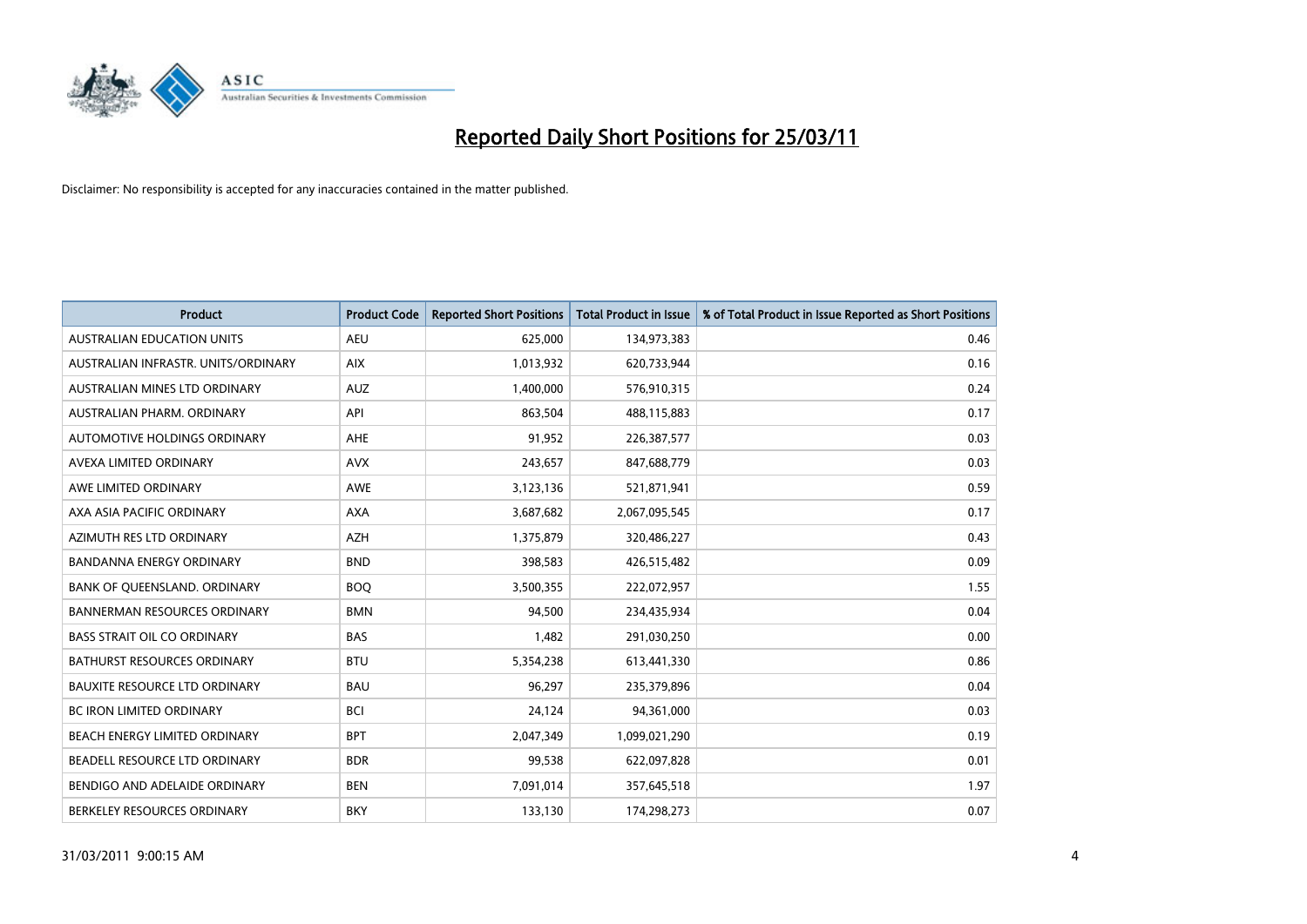

| <b>Product</b>                       | <b>Product Code</b> | <b>Reported Short Positions</b> | <b>Total Product in Issue</b> | % of Total Product in Issue Reported as Short Positions |
|--------------------------------------|---------------------|---------------------------------|-------------------------------|---------------------------------------------------------|
| BETASHARES ASX FIN ETF UNITS         | <b>OFN</b>          | 28,500                          | 4,509,251                     | 0.63                                                    |
| BETASHARES ASX RES ETF UNITS         | <b>ORE</b>          | 156,720                         | 4,519,432                     | 3.47                                                    |
| BETASHARES US DOLLAR ETF UNITS       | <b>USD</b>          | 5,000                           | 1,125,000                     | 0.44                                                    |
| BHP BILLITON LIMITED ORDINARY        | <b>BHP</b>          | 38,002,518                      | 3,356,081,497                 | 1.13                                                    |
| <b>BILLABONG ORDINARY</b>            | <b>BBG</b>          | 12,283,056                      | 253,613,826                   | 4.84                                                    |
| <b>BIOTA HOLDINGS ORDINARY</b>       | <b>BTA</b>          | 2,168,088                       | 181,417,556                   | 1.20                                                    |
| <b>BISALLOY STEEL ORDINARY</b>       | <b>BIS</b>          | 84.480                          | 216,455,965                   | 0.04                                                    |
| BKI INVESTMENT LTD ORDINARY          | <b>BKI</b>          | 508                             | 422,863,407                   | 0.00                                                    |
| <b>BLACKTHORN RESOURCES ORDINARY</b> | <b>BTR</b>          | 35,848                          | 106,885,300                   | 0.03                                                    |
| <b>BLUESCOPE STEEL LTD ORDINARY</b>  | <b>BSL</b>          | 34,926,193                      | 1,842,207,385                 | 1.89                                                    |
| <b>BOART LONGYEAR ORDINARY</b>       | <b>BLY</b>          | 5,381,934                       | 461,163,412                   | 1.18                                                    |
| <b>BONDI MINING LIMITED ORDINARY</b> | <b>BOM</b>          | 268,333                         | 101,912,807                   | 0.26                                                    |
| <b>BOOM LOGISTICS ORDINARY</b>       | <b>BOL</b>          | 337,999                         | 461,500,712                   | 0.07                                                    |
| BORAL LIMITED, ORDINARY              | <b>BLD</b>          | 28,331,499                      | 724,542,308                   | 3.90                                                    |
| BOTSWANA METALS LTD ORDINARY         | <b>BML</b>          | 7,000                           | 143,717,013                   | 0.00                                                    |
| <b>BOW ENERGY LIMITED ORDINARY</b>   | <b>BOW</b>          | 3,082,587                       | 348,972,041                   | 0.87                                                    |
| <b>BRADKEN LIMITED ORDINARY</b>      | <b>BKN</b>          | 1,169,693                       | 142,829,226                   | 0.82                                                    |
| <b>BRAMBLES LIMITED ORDINARY</b>     | <b>BXB</b>          | 15,680,825                      | 1,450,773,006                 | 1.05                                                    |
| <b>BREVILLE GROUP LTD ORDINARY</b>   | <b>BRG</b>          | 2,740                           | 129,995,322                   | 0.00                                                    |
| <b>BRICKWORKS LIMITED ORDINARY</b>   | <b>BKW</b>          | 9.898                           | 147,567,333                   | 0.01                                                    |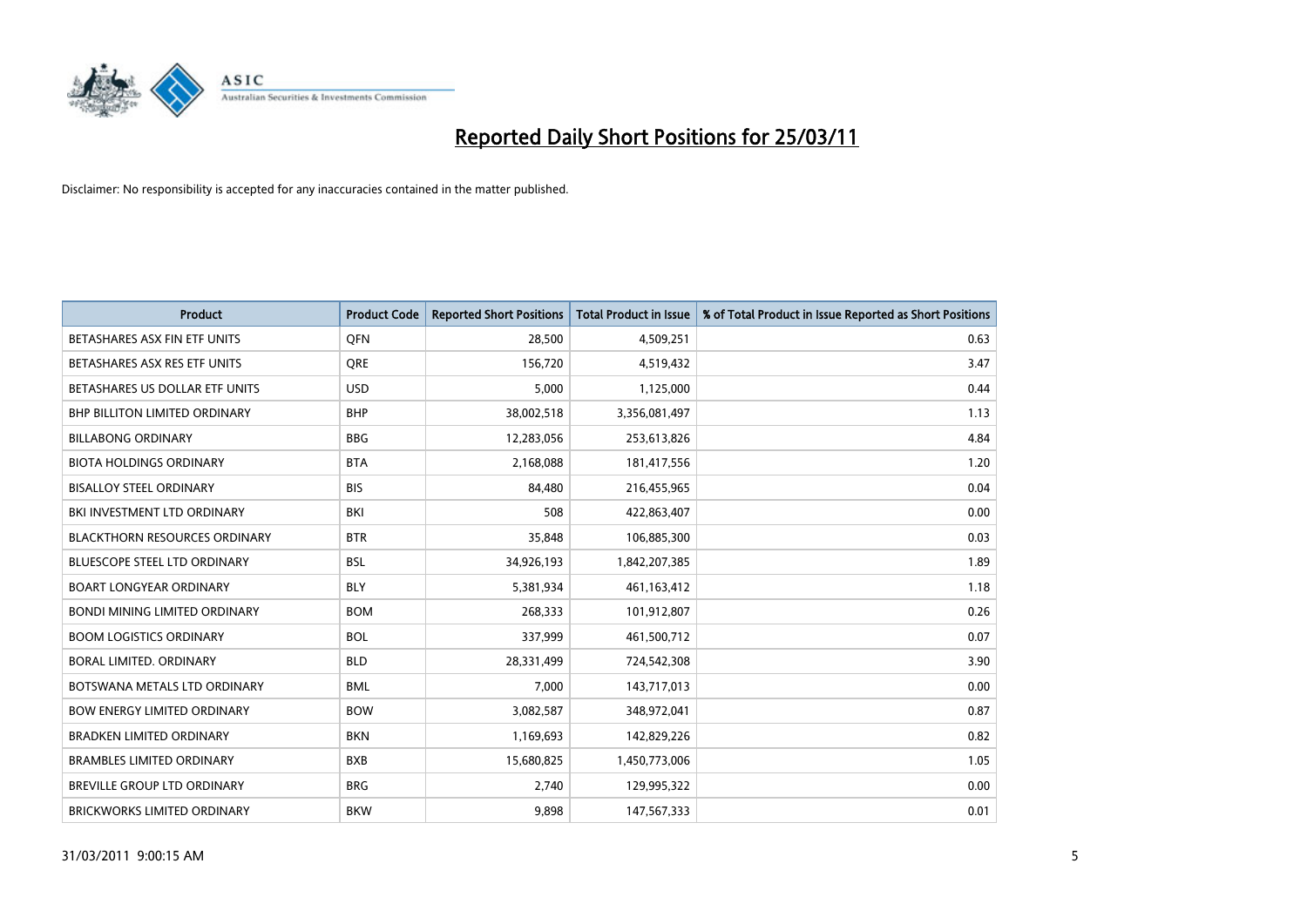

| <b>Product</b>                           | <b>Product Code</b> | <b>Reported Short Positions</b> | <b>Total Product in Issue</b> | % of Total Product in Issue Reported as Short Positions |
|------------------------------------------|---------------------|---------------------------------|-------------------------------|---------------------------------------------------------|
| <b>BROCKMAN RESOURCES ORDINARY</b>       | <b>BRM</b>          | 125,045                         | 144,803,151                   | 0.09                                                    |
| BT INVESTMENT MNGMNT ORDINARY            | <b>BTT</b>          | 554,785                         | 160,000,000                   | 0.35                                                    |
| <b>BUNNINGS WAREHOUSE ORDINARY UNITS</b> | <b>BWP</b>          | 1,090,211                       | 520,012,793                   | 0.21                                                    |
| <b>BURU ENERGY ORDINARY</b>              | <b>BRU</b>          | 155,589                         | 182,780,549                   | 0.09                                                    |
| CABCHARGE AUSTRALIA ORDINARY             | CAB                 | 1,110,501                       | 120,437,014                   | 0.91                                                    |
| CALTEX AUSTRALIA ORDINARY                | <b>CTX</b>          | 5,443,386                       | 270,000,000                   | 1.98                                                    |
| <b>CAMPBELL BROTHERS ORDINARY</b>        | CPB                 | 177,685                         | 67,503,411                    | 0.25                                                    |
| CAPE LAMBERT RES LTD ORDINARY            | <b>CFE</b>          | 1,139,590                       | 571,849,603                   | 0.19                                                    |
| CAPRAL LIMITED ORDINARY                  | CAA                 | 50,000                          | 387,898,255                   | 0.01                                                    |
| CARABELLA RES LTD ORDINARY               | <b>CLR</b>          | 12                              | 38,626,388                    | 0.00                                                    |
| <b>CARBON ENERGY ORDINARY</b>            | <b>CNX</b>          | 694,561                         | 670,872,650                   | 0.09                                                    |
| <b>CARDNO LIMITED ORDINARY</b>           | CDD                 | 814                             | 106,638,932                   | 0.00                                                    |
| CARNARVON PETROLEUM ORDINARY             | <b>CVN</b>          | 3,805,317                       | 687,820,634                   | 0.54                                                    |
| <b>CARNEGIE WAVE ENERGY ORDINARY</b>     | <b>CWE</b>          | 83,000                          | 859,087,627                   | 0.01                                                    |
| <b>CARPATHIAN RESOURCES ORDINARY</b>     | <b>CPN</b>          | 75,000                          | 265,533,501                   | 0.03                                                    |
| CARPENTARIA EXP. LTD ORDINARY            | CAP                 | 9,777                           | 98,741,301                    | 0.01                                                    |
| CARSALES.COM LTD ORDINARY                | <b>CRZ</b>          | 3,929,007                       | 234,228,300                   | 1.68                                                    |
| CASH CONVERTERS ORD/DIV ACCESS           | CCV                 | 67,240                          | 379,761,025                   | 0.01                                                    |
| <b>CASPIAN OIL &amp; GAS ORDINARY</b>    | <b>CIG</b>          | 50,000                          | 1,331,500,513                 | 0.00                                                    |
| CATALPA RESOURCES ORDINARY               | CAH                 | 1,202,949                       | 177,954,355                   | 0.68                                                    |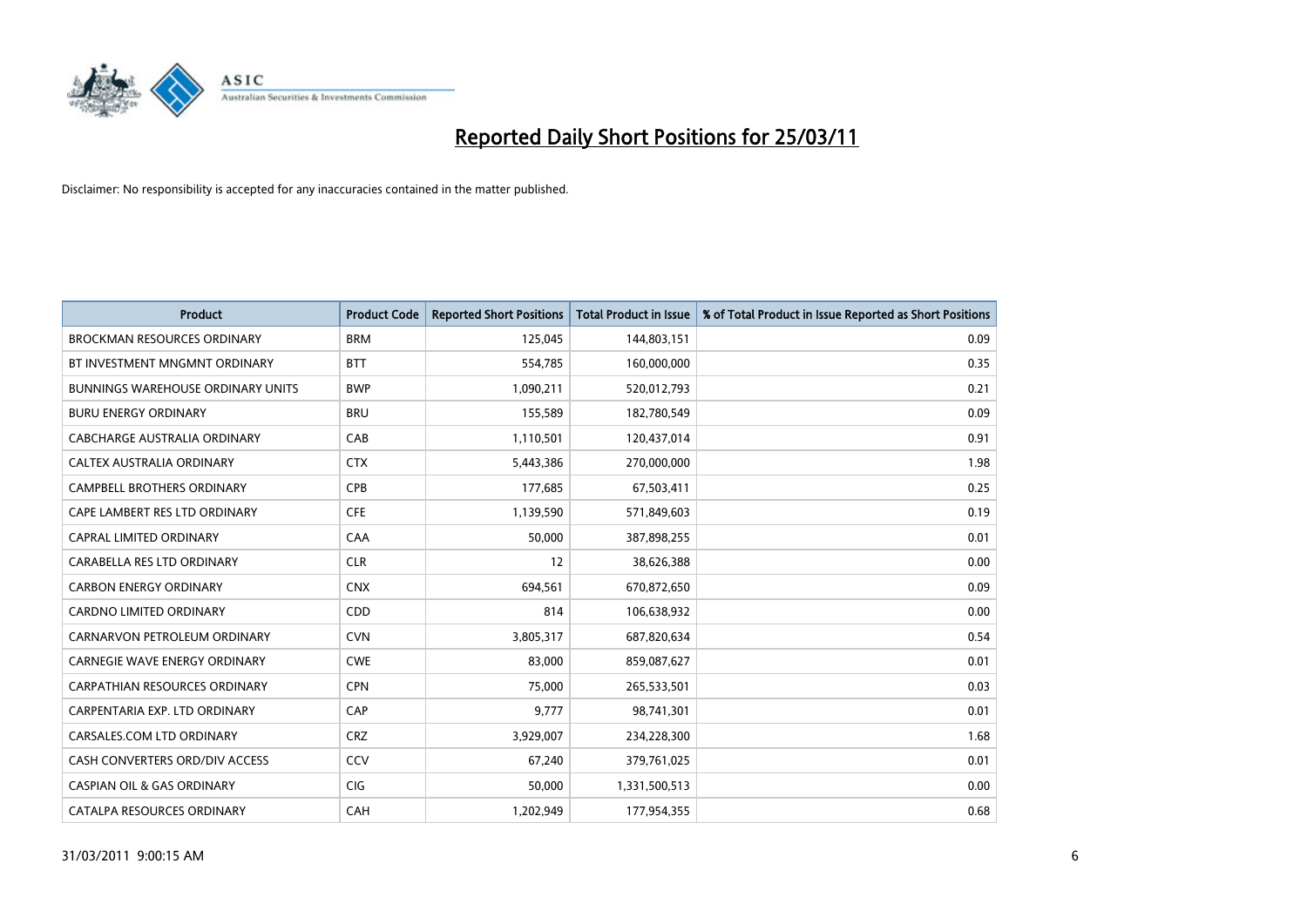

| <b>Product</b>                                | <b>Product Code</b> | <b>Reported Short Positions</b> | Total Product in Issue | % of Total Product in Issue Reported as Short Positions |
|-----------------------------------------------|---------------------|---------------------------------|------------------------|---------------------------------------------------------|
| <b>CEC GROUP LIMITED ORDINARY</b>             | <b>CEG</b>          | 1,750                           | 79,662,662             | 0.00                                                    |
| <b>CELLNET GROUP ORDINARY</b>                 | <b>CLT</b>          | 1.342                           | 61,596,082             | 0.00                                                    |
| CENTRAL PETROLEUM ORDINARY                    | <b>CTP</b>          | 11,455                          | 982,298,842            | 0.00                                                    |
| CENTRO PROPERTIES UNITS/ORD STAPLED           | <b>CNP</b>          | 249,267                         | 972,414,514            | 0.02                                                    |
| <b>CENTRO RETAIL GROUP STAPLED SECURITIES</b> | <b>CER</b>          | 1,408,376                       | 2,286,399,424          | 0.06                                                    |
| <b>CERAMIC FUEL CELLS ORDINARY</b>            | <b>CFU</b>          | 442.044                         | 1,201,353,566          | 0.03                                                    |
| <b>CERRO RESOURCES NL ORDINARY</b>            | <b>CIO</b>          | 4,588,798                       | 747,893,606            | 0.61                                                    |
| <b>CFS RETAIL PROPERTY UNITS</b>              | <b>CFX</b>          | 46,192,740                      | 2,839,591,911          | 1.64                                                    |
| CGA MINING LIMITED ORDINARY                   | <b>CGX</b>          | 60,300                          | 333,265,726            | 0.02                                                    |
| <b>CHALLENGER DIV.PRO. STAPLED UNITS</b>      | <b>CDI</b>          | 44,255                          | 913,426,007            | 0.00                                                    |
| <b>CHALLENGER INFRAST, STAPLED UNITS</b>      | <b>CIF</b>          | 37,344                          | 316,223,785            | 0.01                                                    |
| <b>CHALLENGER LIMITED ORDINARY</b>            | <b>CGF</b>          | 6,225,534                       | 500,753,078            | 1.26                                                    |
| <b>CHANDLER MACLEOD LTD ORDINARY</b>          | <b>CMG</b>          | 136,970                         | 463,971,344            | 0.03                                                    |
| CHARTER HALL GROUP STAPLED US PROHIBIT.       | <b>CHC</b>          | 1,289,750                       | 306,341,814            | 0.41                                                    |
| <b>CHARTER HALL OFFICE UNIT</b>               | CQ <sub>O</sub>     | 2,621,033                       | 493,319,730            | 0.51                                                    |
| <b>CHARTER HALL RETAIL UNITS</b>              | <b>COR</b>          | 2,171,348                       | 305,810,723            | 0.72                                                    |
| CHEMGENEX PHARMACEUT ORDINARY                 | <b>CXS</b>          | 89,061                          | 283,348,870            | 0.03                                                    |
| CITIGOLD CORP LTD ORDINARY                    | <b>CTO</b>          | 2,059,217                       | 1,040,278,301          | 0.20                                                    |
| <b>CLEAN SEAS TUNA ORDINARY</b>               | <b>CSS</b>          | 15,278                          | 480,829,414            | 0.00                                                    |
| CLINUVEL PHARMACEUT, ORDINARY                 | <b>CUV</b>          | 9.876                           | 30,381,706             | 0.03                                                    |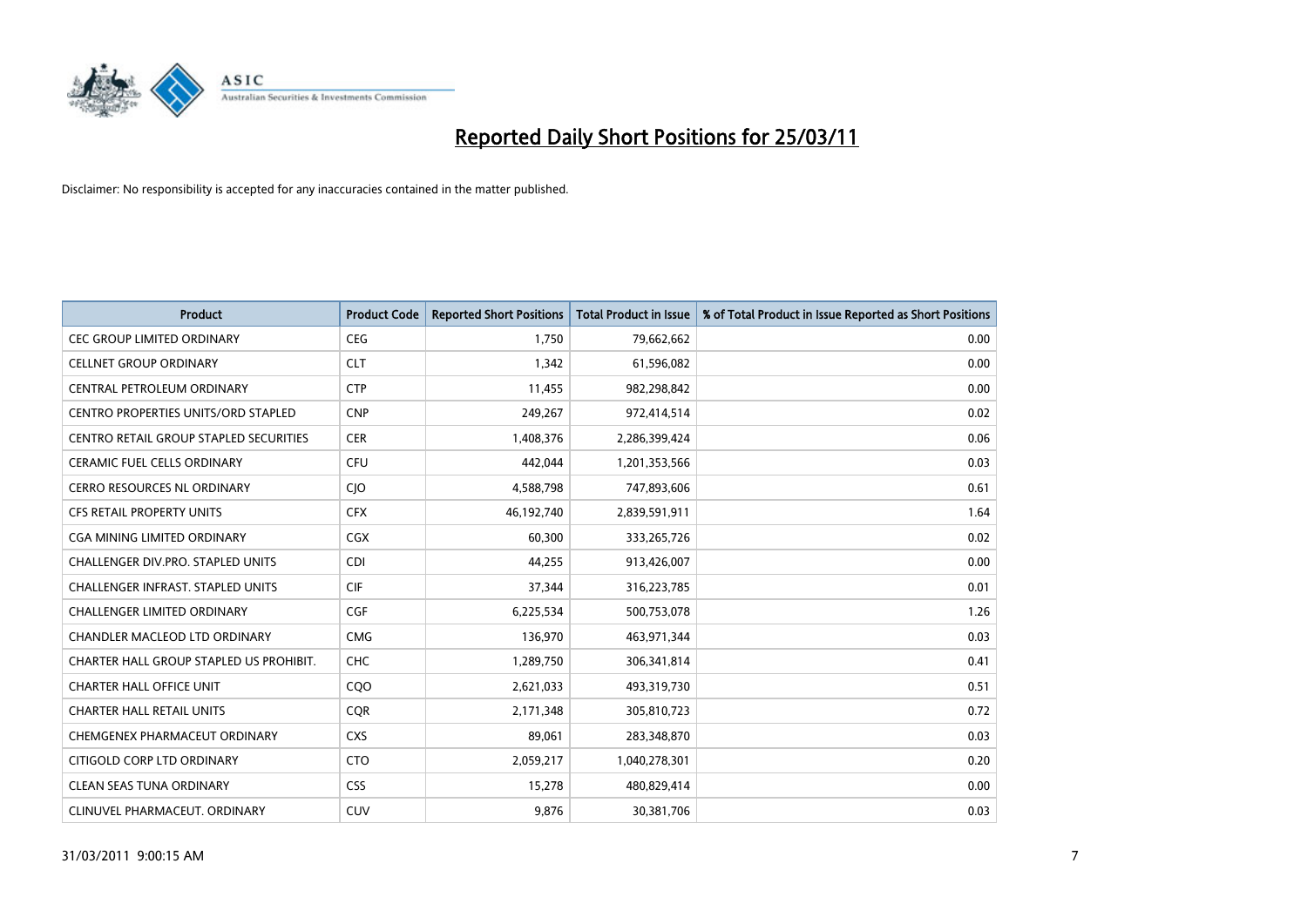

| Product                                 | <b>Product Code</b> | <b>Reported Short Positions</b> | <b>Total Product in Issue</b> | % of Total Product in Issue Reported as Short Positions |
|-----------------------------------------|---------------------|---------------------------------|-------------------------------|---------------------------------------------------------|
| <b>CLOUGH LIMITED ORDINARY</b>          | <b>CLO</b>          | 268,571                         | 769,696,269                   | 0.03                                                    |
| <b>COAL &amp; ALLIED ORDINARY</b>       | <b>CNA</b>          | 14,927                          | 86,584,735                    | 0.01                                                    |
| COAL OF AFRICA LTD ORDINARY             | <b>CZA</b>          | 801,214                         | 530,639,661                   | 0.15                                                    |
| COALSPUR MINES LTD ORDINARY             | <b>CPL</b>          | 3,409,554                       | 488,927,537                   | 0.67                                                    |
| <b>COBAR CONSOLIDATED ORDINARY</b>      | CCU                 | 5,300                           | 146,939,316                   | 0.00                                                    |
| COCA-COLA AMATIL ORDINARY               | <b>CCL</b>          | 7,549,016                       | 756,260,917                   | 0.97                                                    |
| <b>COCHLEAR LIMITED ORDINARY</b>        | <b>COH</b>          | 1,627,107                       | 56,745,023                    | 2.87                                                    |
| <b>COCKATOO COAL ORDINARY</b>           | <b>COK</b>          | 9,378,396                       | 1,016,096,908                 | 0.92                                                    |
| <b>COKAL LTD ORDINARY</b>               | <b>CKA</b>          | 392,815                         | 112,083,735                   | 0.35                                                    |
| COMMONWEALTH BANK, ORDINARY             | <b>CBA</b>          | 14,713,751                      | 1,548,932,074                 | 0.91                                                    |
| <b>COMMONWEALTH PROP ORDINARY UNITS</b> | <b>CPA</b>          | 21,960,517                      | 2,449,599,711                 | 0.91                                                    |
| <b>COMPASS RESOURCES ORDINARY</b>       | <b>CMR</b>          | 160,952                         | 147,402,920                   | 0.11                                                    |
| <b>COMPUTERSHARE LTD ORDINARY</b>       | <b>CPU</b>          | 3,390,042                       | 555,664,059                   | 0.58                                                    |
| <b>CONNECTEAST GROUP STAPLED</b>        | <b>CEU</b>          | 46,529,754                      | 3,940,145,951                 | 1.19                                                    |
| CONQUEST MINING ORDINARY                | <b>COT</b>          | 888,659                         | 583,241,478                   | 0.14                                                    |
| CONSOLIDATED MEDIA, ORDINARY            | CMI                 | 2,531,430                       | 561,834,996                   | 0.45                                                    |
| CONTANGO MICROCAP ORDINARY              | <b>CTN</b>          | 7,500                           | 145,708,783                   | 0.01                                                    |
| COOPER ENERGY LTD ORDINARY              | <b>COE</b>          | 89,539                          | 292,576,001                   | 0.03                                                    |
| <b>COPPER STRIKE LTD ORDINARY</b>       | <b>CSE</b>          | 714                             | 129,455,571                   | 0.00                                                    |
| <b>CORDLIFE LIMITED ORDINARY</b>        | CBB                 | 1                               | 145,360,920                   | 0.00                                                    |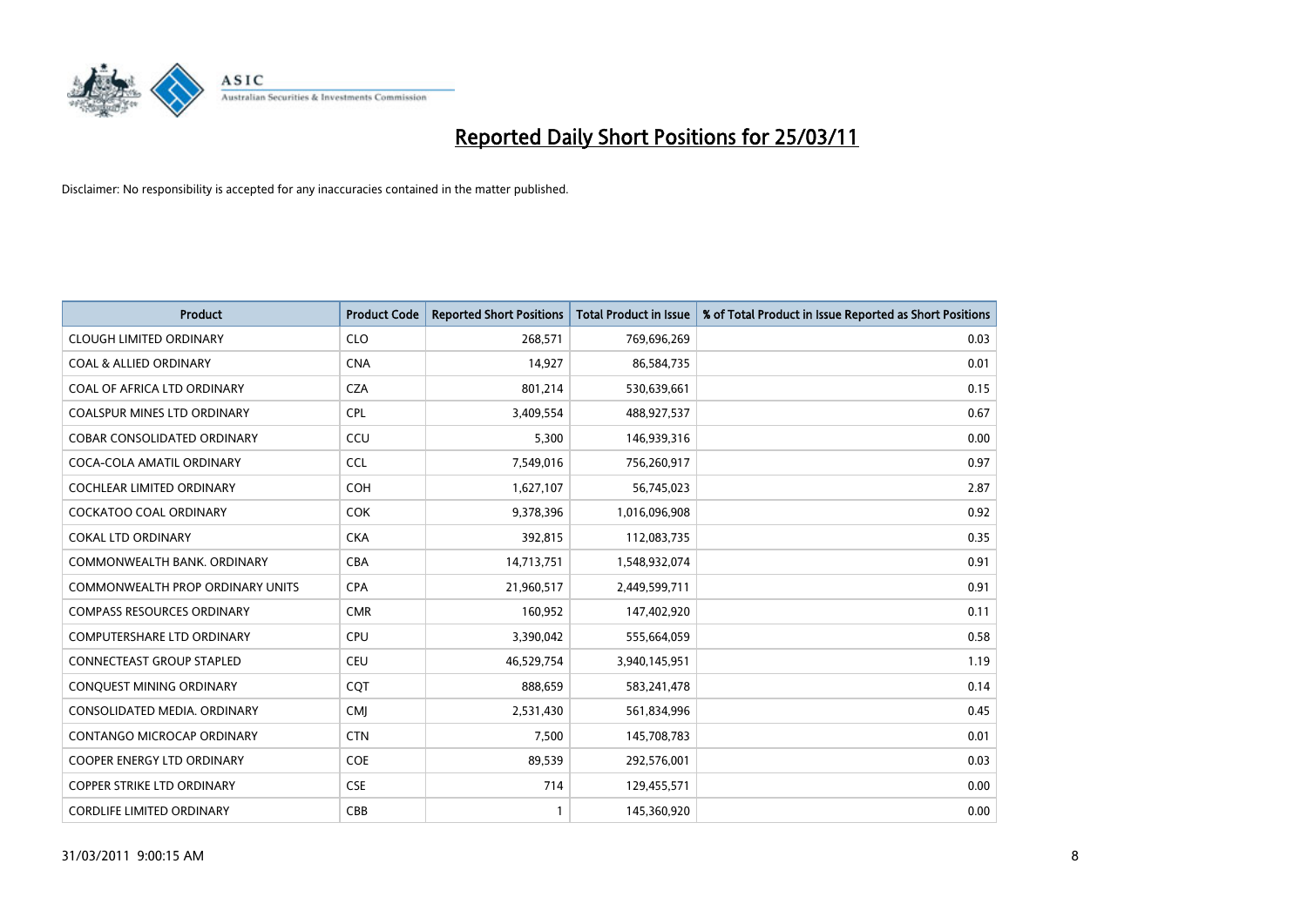

| <b>Product</b>                          | <b>Product Code</b> | <b>Reported Short Positions</b> | Total Product in Issue | % of Total Product in Issue Reported as Short Positions |
|-----------------------------------------|---------------------|---------------------------------|------------------------|---------------------------------------------------------|
| <b>COUNT FINANCIAL ORDINARY</b>         | COU                 | 691,875                         | 262,212,976            | 0.27                                                    |
| <b>CRANE GROUP LIMITED ORDINARY</b>     | <b>CRG</b>          | 1,517,505                       | 79,110,667             | 1.91                                                    |
| <b>CRESCENT GOLD ORDINARY</b>           | <b>CRE</b>          | 1,191,426                       | 1,077,909,687          | 0.11                                                    |
| <b>CROMWELL PROP STAPLED SECURITIES</b> | <b>CMW</b>          | 86,611                          | 962,845,605            | 0.01                                                    |
| <b>CROWN LIMITED ORDINARY</b>           | <b>CWN</b>          | 1,916,085                       | 754,131,800            | 0.25                                                    |
| <b>CSG LIMITED ORDINARY</b>             | <b>CSV</b>          | 854,421                         | 245,683,695            | 0.34                                                    |
| <b>CSL LIMITED ORDINARY</b>             | <b>CSL</b>          | 8,242,932                       | 541,202,786            | 1.51                                                    |
| <b>CSR LIMITED ORDINARY</b>             | <b>CSR</b>          | 6,243,300                       | 506,000,315            | 1.23                                                    |
| <b>CUDECO LIMITED ORDINARY</b>          | CDU                 | 914,332                         | 145,512,643            | 0.62                                                    |
| <b>CUSTOMERS LIMITED ORDINARY</b>       | <b>CUS</b>          | 116,524                         | 134,869,357            | 0.09                                                    |
| DART ENERGY LTD ORDINARY                | <b>DTE</b>          | 1,173,512                       | 587,210,672            | 0.20                                                    |
| DATA#3 LIMITED ORDINARY                 | <b>DTL</b>          | 2,875                           | 15,397,495             | 0.02                                                    |
| DAVID JONES LIMITED ORDINARY            | <b>DJS</b>          | 21,910,408                      | 514,034,694            | 4.26                                                    |
| <b>DECMIL GROUP LIMITED ORDINARY</b>    | <b>DCG</b>          | 49.435                          | 124,204,568            | 0.04                                                    |
| DEEP YELLOW LIMITED ORDINARY            | <b>DYL</b>          | 210,476                         | 1,127,534,458          | 0.02                                                    |
| DEVINE LIMITED ORDINARY                 | <b>DVN</b>          | 1,000                           | 634,918,223            | 0.00                                                    |
| DEXUS PROPERTY GROUP STAPLED UNITS      | <b>DXS</b>          | 17,741,248                      | 4,839,024,176          | 0.37                                                    |
| DISCOVERY METALS LTD ORDINARY           | <b>DML</b>          | 230,175                         | 437,114,481            | 0.05                                                    |
| DOMINO PIZZA ENTERPR ORDINARY           | <b>DMP</b>          | 100,003                         | 68,407,674             | 0.15                                                    |
| DORAY MINERALS LTD ORDINARY             | <b>DRM</b>          | 46.794                          | 61,830,513             | 0.08                                                    |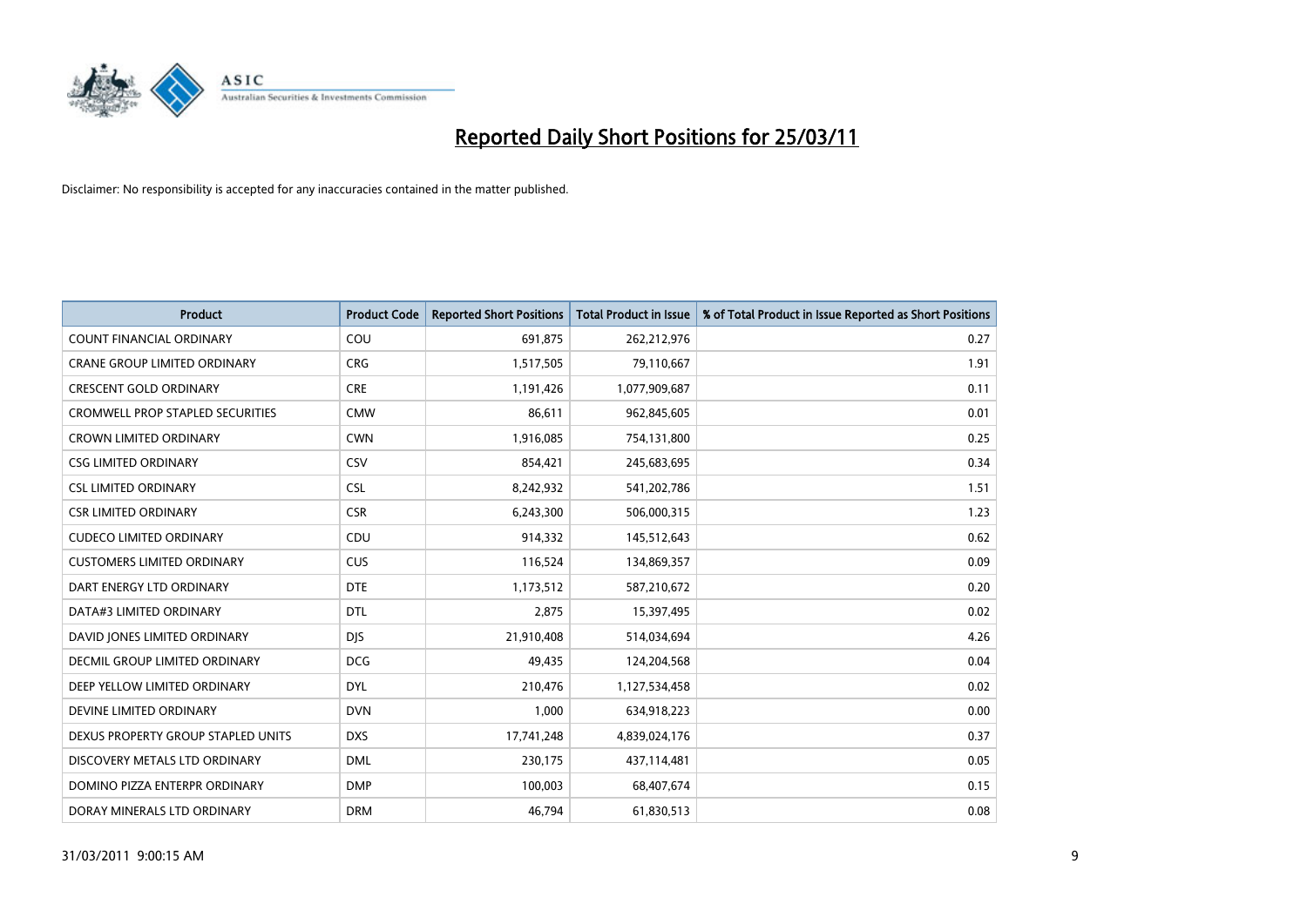

| Product                                   | <b>Product Code</b> | <b>Reported Short Positions</b> | <b>Total Product in Issue</b> | % of Total Product in Issue Reported as Short Positions |
|-------------------------------------------|---------------------|---------------------------------|-------------------------------|---------------------------------------------------------|
| DOWNER EDI LIMITED ORDINARY               | <b>DOW</b>          | 10,364,613                      | 402,471,908                   | 2.56                                                    |
| DRAGON MINING LTD ORDINARY                | <b>DRA</b>          | 1.016                           | 73,778,508                    | 0.00                                                    |
| DUET GROUP STAPLED US PROHIBIT.           | <b>DUE</b>          | 1,796,759                       | 909,692,991                   | 0.19                                                    |
| DULUXGROUP LIMITED ORDINARY               | <b>DLX</b>          | 9,758,068                       | 367,456,259                   | 2.65                                                    |
| <b>EASTERN STAR GAS ORDINARY</b>          | ESG                 | 6,583,091                       | 991,567,041                   | 0.65                                                    |
| EDT RETAIL TRUST UNITS                    | <b>EDT</b>          | 117,407                         | 4,700,290,868                 | 0.00                                                    |
| <b>ELDERS LIMITED HYBRIDS</b>             | <b>ELDPA</b>        | 135,522                         | 1,500,000                     | 9.03                                                    |
| <b>ELDERS LIMITED ORDINARY</b>            | <b>ELD</b>          | 15,497,587                      | 448,598,480                   | 3.43                                                    |
| ELDORADO GOLD CORP CDI 1:1                | EAU                 | 235,505                         | 19,644,760                    | 1.20                                                    |
| ELEMENTAL MINERALS ORDINARY               | <b>ELM</b>          | 33,000                          | 152,931,387                   | 0.02                                                    |
| ELEMENTOS LIMITED ORDINARY                | <b>ELT</b>          | 8                               | 71,268,979                    | 0.00                                                    |
| ELIXIR PETROLEUM LTD ORDINARY             | <b>EXR</b>          | 324,400                         | 188,988,472                   | 0.17                                                    |
| <b>EMECO HOLDINGS ORDINARY</b>            | <b>EHL</b>          | 1,156,529                       | 631,237,586                   | 0.18                                                    |
| <b>ENERGY RESOURCES ORDINARY 'A'</b>      | <b>ERA</b>          | 2,671,084                       | 190,737,934                   | 1.41                                                    |
| <b>ENERGY WORLD CORPOR, ORDINARY</b>      | <b>EWC</b>          | 18,962,664                      | 1,561,166,672                 | 1.19                                                    |
| <b>ENTEK ENERGY LTD ORDINARY</b>          | <b>ETE</b>          | 489.903                         | 287,692,535                   | 0.17                                                    |
| <b>ENTELLECT LIMITED ORDINARY</b>         | <b>ESN</b>          | 464,050                         | 87,239,240                    | 0.53                                                    |
| ENVESTRA LIMITED ORDINARY                 | <b>ENV</b>          | 4,131,962                       | 1,430,398,609                 | 0.29                                                    |
| EOUINOX MINERALS LTD CHESS DEPOSITARY INT | EQN                 | 3,180,423                       | 879,062,776                   | 0.35                                                    |
| <b>EXCO RESOURCES LTD ORDINARY</b>        | EXS                 | 19,709                          | 346,494,187                   | 0.01                                                    |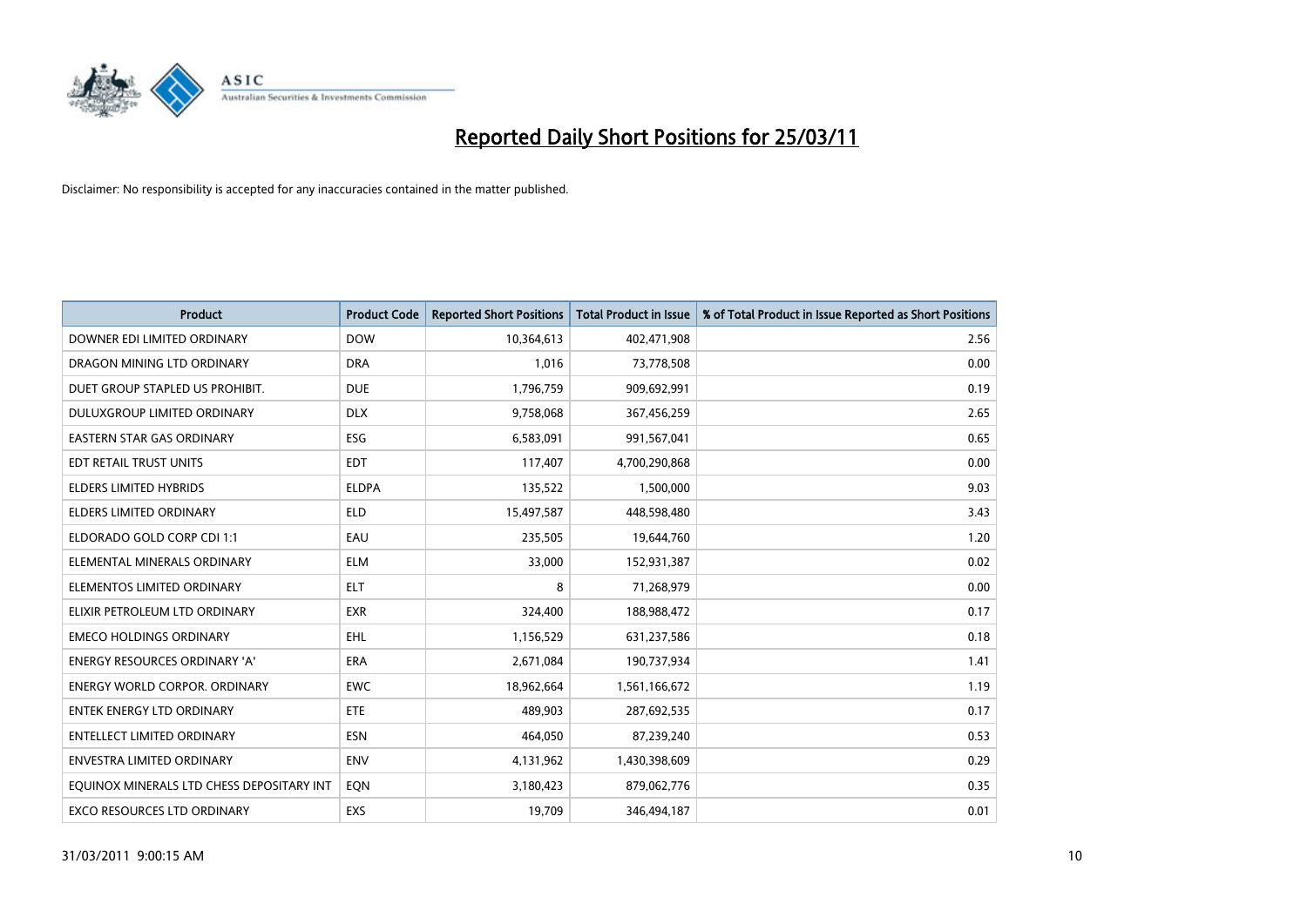

| <b>Product</b>                        | <b>Product Code</b> | <b>Reported Short Positions</b> | Total Product in Issue | % of Total Product in Issue Reported as Short Positions |
|---------------------------------------|---------------------|---------------------------------|------------------------|---------------------------------------------------------|
| <b>EXTRACT RESOURCES ORDINARY</b>     | <b>EXT</b>          | 622,922                         | 250,851,367            | 0.24                                                    |
| FAIRFAX MEDIA LTD ORDINARY            | <b>FXI</b>          | 353,802,460                     | 2,351,955,725          | 15.04                                                   |
| <b>FAR LTD ORDINARY</b>               | <b>FAR</b>          | 313,563                         | 1,244,439,464          | 0.03                                                    |
| FERRAUS LIMITED ORDINARY              | <b>FRS</b>          | 329,280                         | 208,700,890            | 0.15                                                    |
| FISHER & PAYKEL APP. ORDINARY         | <b>FPA</b>          | 18,298                          | 724,235,162            | 0.00                                                    |
| FISHER & PAYKEL H. ORDINARY           | <b>FPH</b>          | 2,703,383                       | 520,453,173            | 0.52                                                    |
| FKP PROPERTY GROUP STAPLED SECURITIES | <b>FKP</b>          | 20,953,531                      | 1,174,033,185          | 1.77                                                    |
| FLEETWOOD CORP ORDINARY               | <b>FWD</b>          | 181,032                         | 57,554,260             | 0.32                                                    |
| FLETCHER BUILDING ORDINARY            | <b>FBU</b>          | 8,451,148                       | 611,250,393            | 1.36                                                    |
| FLEXIGROUP LIMITED ORDINARY           | <b>FXL</b>          | 81,591                          | 275,472,492            | 0.03                                                    |
| <b>FLIGHT CENTRE ORDINARY</b>         | <b>FLT</b>          | 2,955,526                       | 99,925,547             | 2.94                                                    |
| FLINDERS MINES LTD ORDINARY           | <b>FMS</b>          | 21,819,749                      | 1,820,384,571          | 1.19                                                    |
| <b>FOCUS MINERALS LTD ORDINARY</b>    | <b>FML</b>          | 3,882,484                       | 2,895,543,210          | 0.13                                                    |
| <b>FORGE GROUP LIMITED ORDINARY</b>   | FGE                 | 6,408                           | 82,924,014             | 0.00                                                    |
| FORTE ENERGY NL ORDINARY              | FTE                 | 2,658,986                       | 669,756,735            | 0.40                                                    |
| FORTESCUE METALS GRP ORDINARY         | <b>FMG</b>          | 11,806,113                      | 3,112,917,409          | 0.36                                                    |
| <b>FOSTER'S GROUP ORDINARY</b>        | FGL                 | 9,870,591                       | 1,935,386,127          | 0.50                                                    |
| FTD CORPORATION ORDINARY              | <b>FTD</b>          | 8,088                           | 33,474,593             | 0.02                                                    |
| <b>FUNTASTIC LIMITED ORDINARY</b>     | <b>FUN</b>          | 322,528                         | 340,997,682            | 0.09                                                    |
| G.U.D. HOLDINGS ORDINARY              | GUD                 | 376,625                         | 69,089,611             | 0.54                                                    |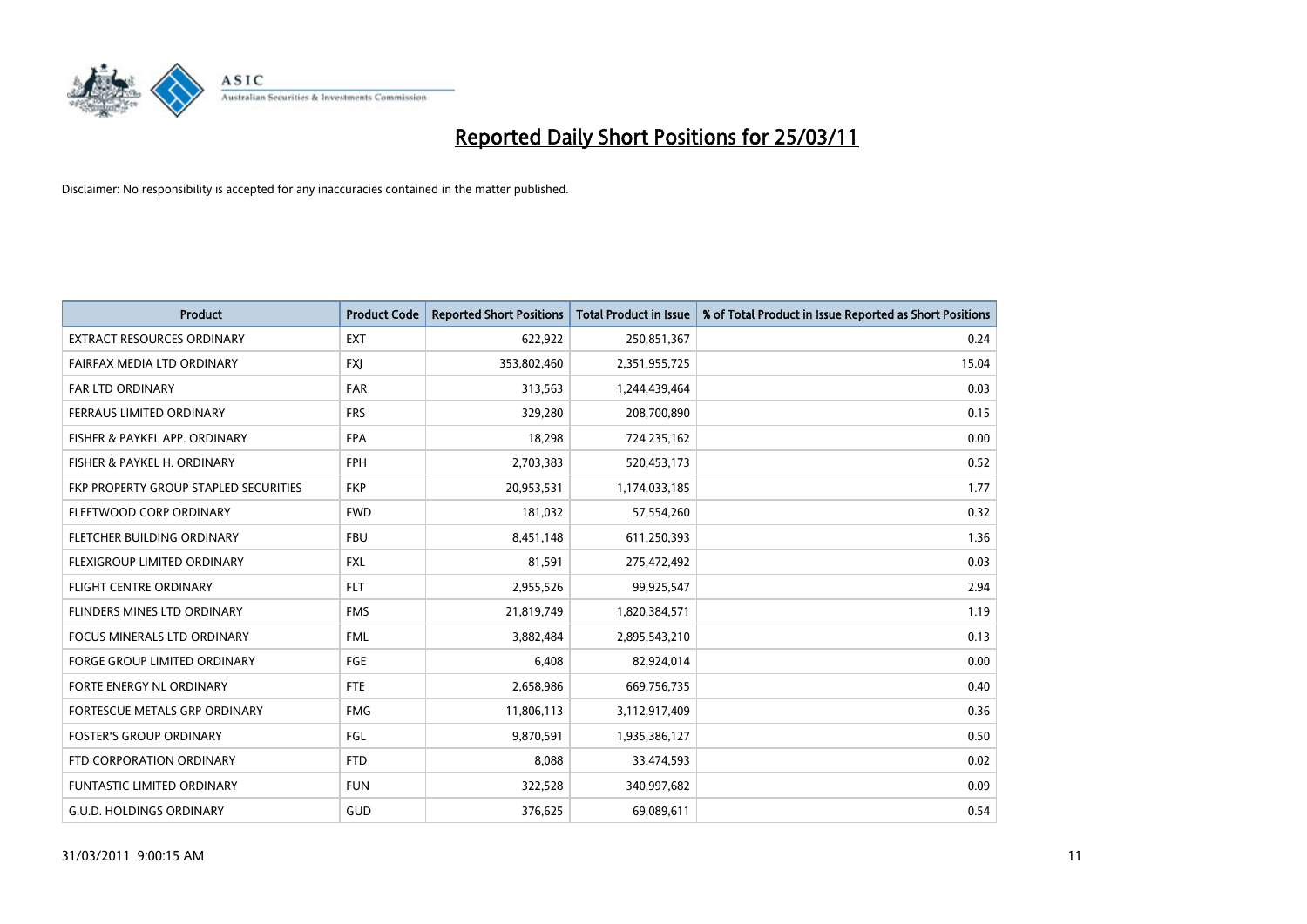

| <b>Product</b>                            | <b>Product Code</b> | <b>Reported Short Positions</b> | Total Product in Issue | % of Total Product in Issue Reported as Short Positions |
|-------------------------------------------|---------------------|---------------------------------|------------------------|---------------------------------------------------------|
| <b>G8 EDUCATION LIMITED ORDINARY</b>      | <b>GEM</b>          | 1,738,384                       | 186,154,537            | 0.93                                                    |
| <b>GALAXY RESOURCES ORDINARY</b>          | GXY                 | 787.351                         | 214,236,091            | 0.37                                                    |
| <b>GEODYNAMICS LIMITED ORDINARY</b>       | GDY                 | 220,613                         | 335,700,525            | 0.07                                                    |
| <b>GINDALBIE METALS LTD ORDINARY</b>      | <b>GBG</b>          | 38,956,022                      | 935,215,590            | 4.15                                                    |
| <b>GIRALIA RESOURCES NL ORDINARY</b>      | GIR                 | 56.318                          | 183,085,170            | 0.03                                                    |
| <b>GLOBAL MINING ORDINARY</b>             | <b>GMI</b>          | 8,951                           | 191,820,968            | 0.00                                                    |
| <b>GLOUCESTER COAL ORDINARY</b>           | GCL                 | 374,325                         | 140,447,062            | 0.27                                                    |
| <b>GME RESOURCES LTD ORDINARY</b>         | <b>GME</b>          | 800                             | 302,352,750            | 0.00                                                    |
| <b>GOLDEN WEST RESOURCE ORDINARY</b>      | <b>GWR</b>          | 1,651                           | 192,082,567            | 0.00                                                    |
| <b>GOODMAN FIELDER, ORDINARY</b>          | <b>GFF</b>          | 47,808,284                      | 1,380,386,438          | 3.47                                                    |
| <b>GOODMAN GROUP STAPLED US PROHIBIT.</b> | <b>GMG</b>          | 12,372,717                      | 6,893,222,796          | 0.19                                                    |
| <b>GPT GROUP STAPLED SEC.</b>             | <b>GPT</b>          | 11,962,614                      | 1,855,529,431          | 0.65                                                    |
| <b>GRAINCORP LIMITED A CLASS ORDINARY</b> | <b>GNC</b>          | 832.078                         | 198,318,900            | 0.42                                                    |
| <b>GRANGE RESOURCES, ORDINARY</b>         | <b>GRR</b>          | 958,582                         | 1,152,846,724          | 0.08                                                    |
| <b>GREENCAP LIMITED ORDINARY</b>          | GCG                 |                                 | 262,515,385            | 0.00                                                    |
| <b>GREENLAND MIN EN LTD ORDINARY</b>      | GGG                 | 1,763,955                       | 317,557,865            | 0.54                                                    |
| GRYPHON MINERALS LTD ORDINARY             | GRY                 | 620,138                         | 299,572,058            | 0.21                                                    |
| GUINNESS PEAT GROUP. CHESS DEPOSITARY INT | <b>GPG</b>          | 44,254                          | 300,204,991            | 0.01                                                    |
| <b>GUIARAT NRE COAL LTD ORDINARY</b>      | <b>GNM</b>          | 2,645,482                       | 990,952,858            | 0.26                                                    |
| <b>GUNNS LIMITED ORDINARY</b>             | <b>GNS</b>          | 42.995.740                      | 848.401.559            | 5.05                                                    |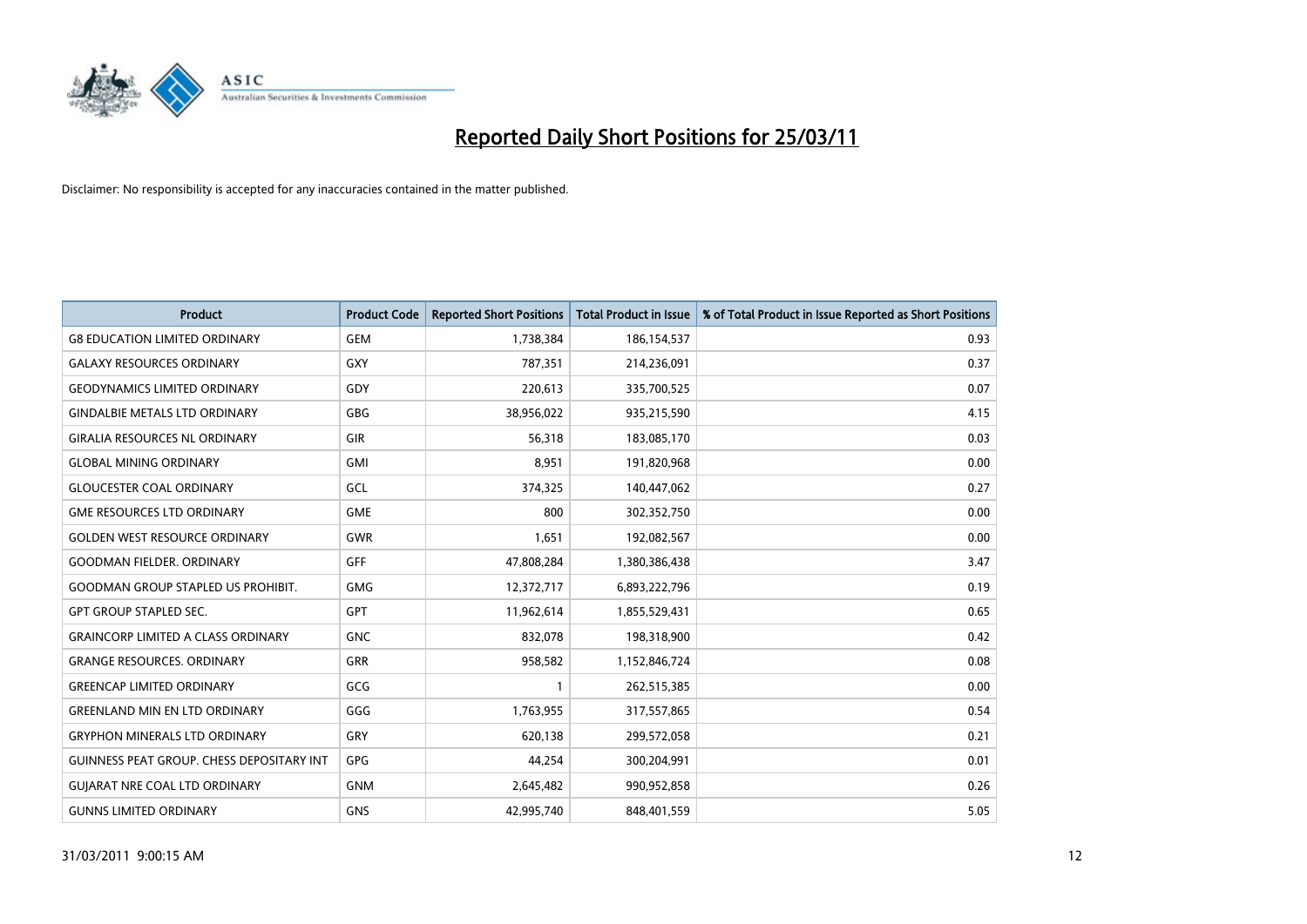

| Product                               | <b>Product Code</b> | <b>Reported Short Positions</b> | <b>Total Product in Issue</b> | % of Total Product in Issue Reported as Short Positions |
|---------------------------------------|---------------------|---------------------------------|-------------------------------|---------------------------------------------------------|
| <b>GWA GROUP LTD ORDINARY</b>         | <b>GWA</b>          | 5,523,617                       | 301,525,014                   | 1.84                                                    |
| HARVEY NORMAN ORDINARY                | <b>HVN</b>          | 49,619,693                      | 1,062,316,784                 | 4.65                                                    |
| HASTIE GROUP LIMITED ORDINARY         | <b>HST</b>          | 2,560,404                       | 239,781,419                   | 1.06                                                    |
| HASTINGS DIVERSIFIED STAPLED SECURITY | <b>HDF</b>          | 771,410                         | 529,187,294                   | 0.14                                                    |
| <b>HEARTWARE INT INC CDI 35:1</b>     | <b>HIN</b>          | 272,008                         | 48,598,550                    | 0.56                                                    |
| <b>HENDERSON GROUP CDI 1:1</b>        | <b>HGG</b>          | 5,357,279                       | 556,400,565                   | 0.97                                                    |
| HEA HOLDINGS LIMITED ORDINARY         | <b>HFA</b>          | 481,032                         | 117,332,831                   | 0.40                                                    |
| HIGHLANDS PACIFIC ORDINARY            | <b>HIG</b>          | 2,591,422                       | 686,082,148                   | 0.38                                                    |
| HILLCREST LITIGAT. ORDINARY           | <b>HLS</b>          | 1,600,000                       | 87,078,557                    | 1.84                                                    |
| HILLGROVE RES LTD ORDINARY            | <b>HGO</b>          | 187,720                         | 793,698,575                   | 0.02                                                    |
| HILLS HOLDINGS LTD ORDINARY           | <b>HIL</b>          | 2,051,417                       | 248,676,841                   | 0.84                                                    |
| HORIZON OIL LIMITED ORDINARY          | <b>HZN</b>          | 2,432,565                       | 1,130,311,515                 | 0.21                                                    |
| HUNNU COAL LIMITED ORDINARY           | <b>HUN</b>          | 28.807                          | 212,565,002                   | 0.01                                                    |
| <b>ICON ENERGY LIMITED ORDINARY</b>   | <b>ICN</b>          | 67,000                          | 469,301,394                   | 0.01                                                    |
| <b>IINET LIMITED ORDINARY</b>         | <b>IIN</b>          | 1,384,268                       | 152,160,119                   | 0.90                                                    |
| <b>ILUKA RESOURCES ORDINARY</b>       | ILU                 | 5,579,584                       | 418,700,517                   | 1.31                                                    |
| <b>IMDEX LIMITED ORDINARY</b>         | <b>IMD</b>          | 337,546                         | 197,942,297                   | 0.17                                                    |
| IMF (AUSTRALIA) LTD ORDINARY          | <b>IMF</b>          | 339,003                         | 122,725,375                   | 0.27                                                    |
| IMX RESOURCES LTD ORDINARY            | <b>IXR</b>          | 20,024                          | 262,612,803                   | 0.01                                                    |
| <b>INCITEC PIVOT ORDINARY</b>         | IPL                 | 5,903,016                       | 1,628,730,107                 | 0.35                                                    |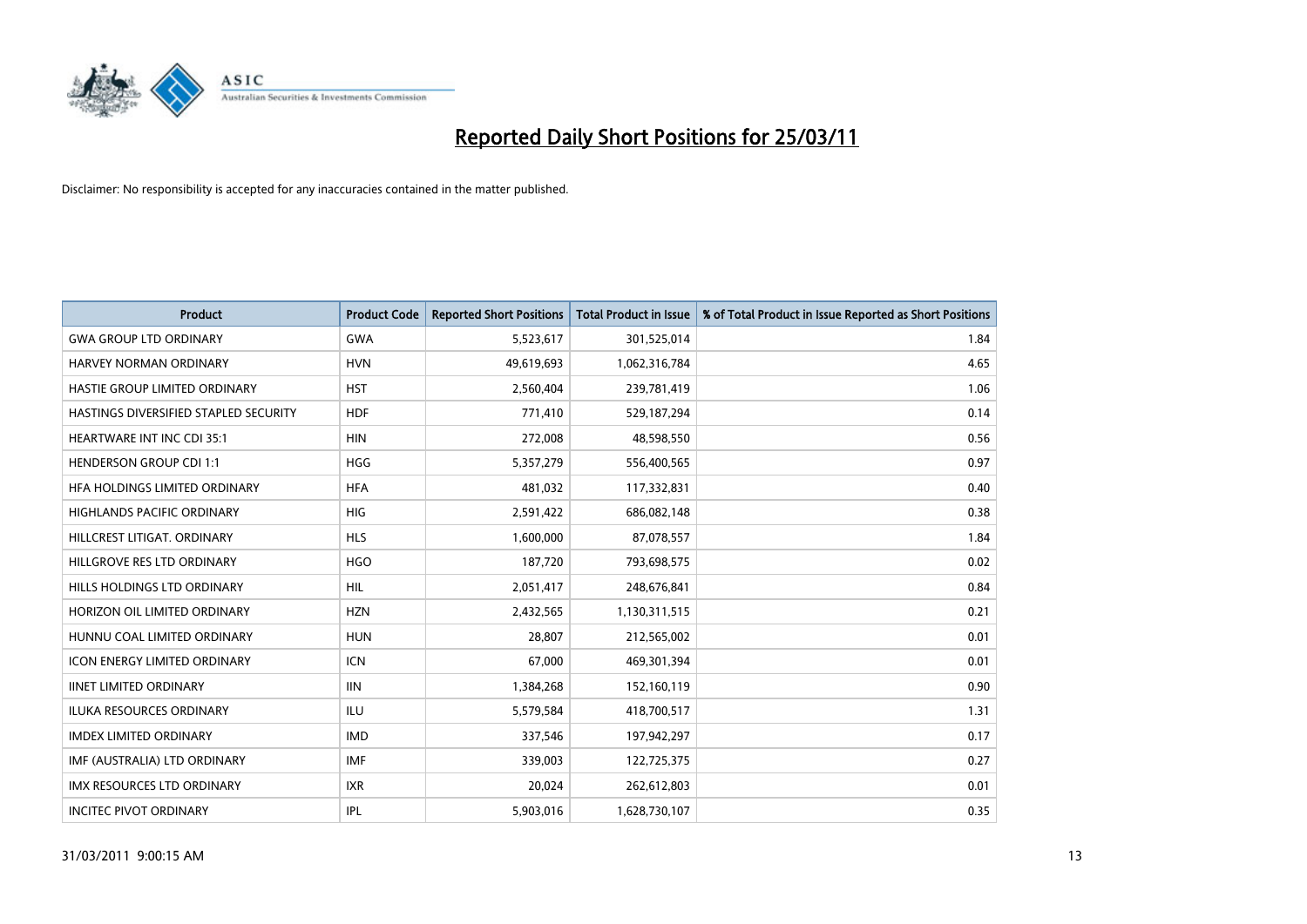

| <b>Product</b>                            | <b>Product Code</b> | <b>Reported Short Positions</b> | <b>Total Product in Issue</b> | % of Total Product in Issue Reported as Short Positions |
|-------------------------------------------|---------------------|---------------------------------|-------------------------------|---------------------------------------------------------|
| <b>INDAGO RESOURCES LTD ORDINARY</b>      | IDG                 | 8,179                           | 6,938,218                     | 0.12                                                    |
| INDEPENDENCE GROUP ORDINARY               | <b>IGO</b>          | 3,623,502                       | 138,777,305                   | 2.62                                                    |
| <b>INDO MINES LIMITED ORDINARY</b>        | <b>IDO</b>          | 55.040                          | 211,100,795                   | 0.03                                                    |
| INDOPHIL RESOURCES ORDINARY               | <b>IRN</b>          | 520,529                         | 471,445,763                   | 0.11                                                    |
| <b>INDUSTREA LIMITED ORDINARY</b>         | <b>IDL</b>          | 1,704,907                       | 363,878,295                   | 0.47                                                    |
| <b>INFIGEN ENERGY STAPLED SECURITIES</b>  | <b>IFN</b>          | 8,741,960                       | 762,265,972                   | 1.14                                                    |
| ING INDUSTRIAL FUND UNITS                 | IIF                 | 13,144,846                      | 2,592,249,647                 | 0.51                                                    |
| ING OFFICE FUND STAPLED SECURITIES        | <b>IOF</b>          | 11,220,683                      | 2,729,071,212                 | 0.40                                                    |
| ING RE COM GROUP STAPLED SECURITIES       | <b>ILF</b>          | 9,075                           | 441,029,194                   | 0.00                                                    |
| <b>INSURANCE AUSTRALIA ORDINARY</b>       | IAG                 | 9,691,483                       | 2,079,034,021                 | 0.44                                                    |
| INTEGRA MINING LTD. ORDINARY              | <b>IGR</b>          | 5,218,240                       | 841,525,727                   | 0.62                                                    |
| <b>INTREPID MINES ORDINARY</b>            | <b>IAU</b>          | 2,572,397                       | 520,326,752                   | 0.51                                                    |
| <b>INVOCARE LIMITED ORDINARY</b>          | <b>IVC</b>          | 1,056,362                       | 102,421,288                   | 1.03                                                    |
| <b>ION LIMITED ORDINARY</b>               | <b>ION</b>          | 164,453                         | 256,365,105                   | 0.06                                                    |
| <b>IOOF HOLDINGS LTD ORDINARY</b>         | <b>IFL</b>          | 998,902                         | 229,794,395                   | 0.42                                                    |
| <b>IRESS MARKET TECH. ORDINARY</b>        | <b>IRE</b>          | 2,443,006                       | 126,018,142                   | 1.94                                                    |
| <b>IRON ORE HOLDINGS ORDINARY</b>         | <b>IOH</b>          | 155,378                         | 137,906,604                   | 0.11                                                    |
| ISHARES GLB CONSSTA CDI 1:1               | X                   | 3,344                           | 4,750,000                     | 0.07                                                    |
| ISHARES GLOBAL 100 CDI 1:1                | <b>IOO</b>          | 4,274                           | 10,600,000                    | 0.04                                                    |
| ISHARES MSCI AUS 200 ISHARES MSCI AUS 200 | IOZ                 | 28,513                          | 1,950,000                     | 1.47                                                    |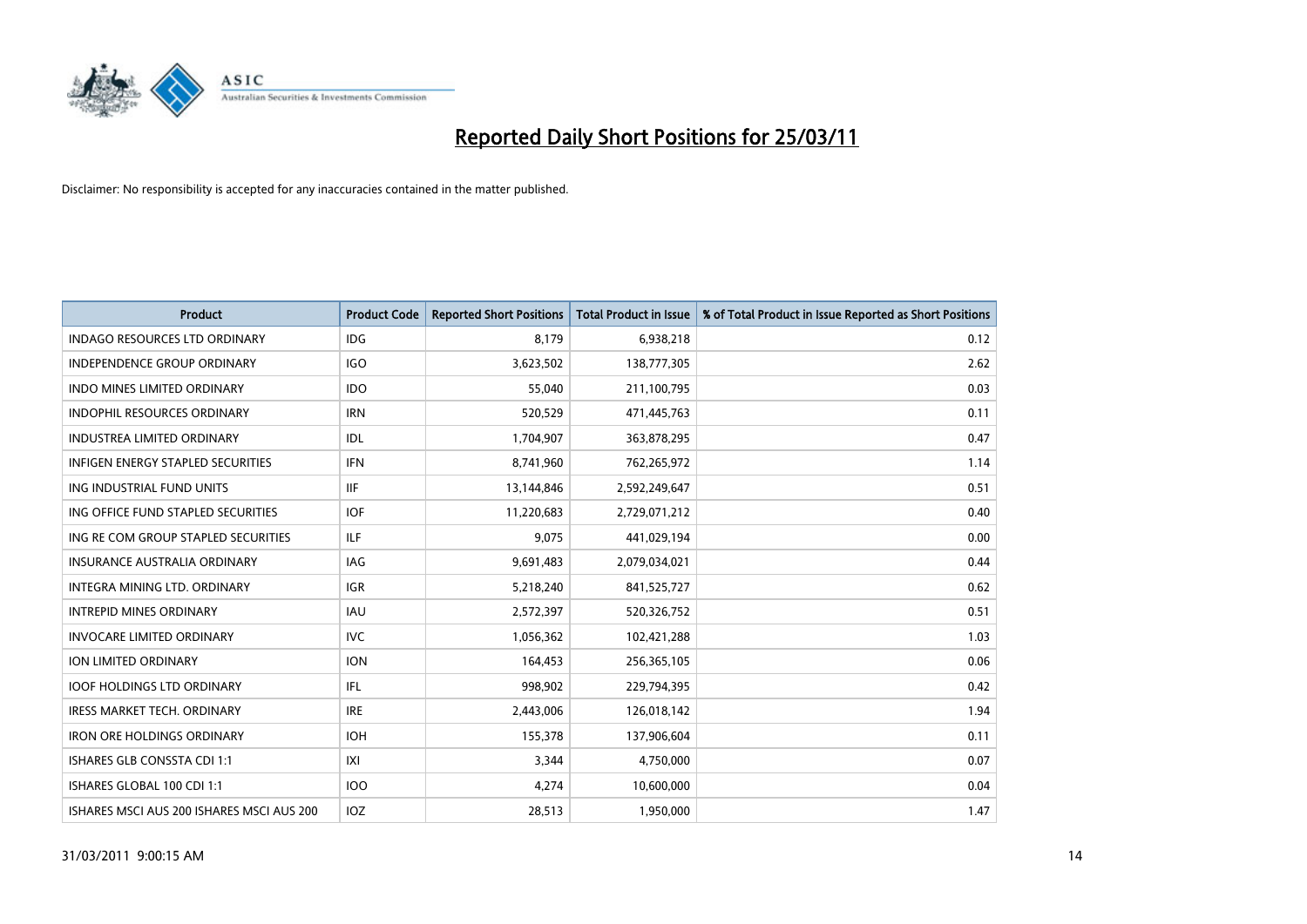

| Product                                  | <b>Product Code</b> | <b>Reported Short Positions</b> | Total Product in Issue | % of Total Product in Issue Reported as Short Positions |
|------------------------------------------|---------------------|---------------------------------|------------------------|---------------------------------------------------------|
| ISHARES MSCI EM MKTS CDI 1:1             | <b>IEM</b>          | 2,750                           | 425,700,000            | 0.00                                                    |
| ISHARES S&P 500 CDI 1:1                  | <b>IVV</b>          | 24,811                          | 116,350,000            | 0.02                                                    |
| ISHARES SMALL ORDS ISHARES SMALL ORDS    | <b>ISO</b>          | 47,401                          | 5,400,000              | 0.88                                                    |
| <b>ISOFT GROUP LIMITED ORDINARY</b>      | <b>ISF</b>          | 2,476,868                       | 1,070,595,874          | 0.23                                                    |
| <b>IVANHOE AUSTRALIA ORDINARY</b>        | <b>IVA</b>          | 851,393                         | 418,467,053            | 0.18                                                    |
| <b>JABIRU METALS LTD ORDINARY</b>        | IML                 | 85,737                          | 553,304,180            | 0.01                                                    |
| JAMES HARDIE INDUST CHESS DEPOSITARY INT | <b>JHX</b>          | 16,292,152                      | 436,386,587            | 3.71                                                    |
| JAMESON RESOURCES ORDINARY               | JAL                 | 1,600,000                       | 95,828,865             | 1.67                                                    |
| <b>JB HI-FI LIMITED ORDINARY</b>         | <b>IBH</b>          | 10,110,014                      | 109,340,772            | 9.23                                                    |
| <b>JUPITER ENERGY ORDINARY</b>           | <b>IPR</b>          | 341,971                         | 1,511,434,681          | 0.02                                                    |
| KAGARA LTD ORDINARY                      | KZL                 | 5,812,387                       | 708,583,835            | 0.81                                                    |
| KANGAROO RES LTD ORDINARY                | <b>KRL</b>          | 600,000                         | 1,119,430,012          | 0.05                                                    |
| KAROON GAS AUSTRALIA ORDINARY            | <b>KAR</b>          | 1,177,356                       | 220,780,769            | 0.53                                                    |
| KASBAH RESOURCES ORDINARY                | <b>KAS</b>          | 28,108                          | 364,262,596            | 0.01                                                    |
| KATHMANDU HOLD LTD ORDINARY              | <b>KMD</b>          | 776,697                         | 200,000,000            | 0.38                                                    |
| <b>KENTOR GOLD LIMITED ORDINARY</b>      | KGL                 | 31,411                          | 1,061,592,950          | 0.00                                                    |
| <b>KEYBRIDGE CAPITAL ORDINARY</b>        | <b>KBC</b>          | 5,999                           | 172,070,564            | 0.00                                                    |
| KIMBERLEY METALS LTD ORDINARY            | <b>KBL</b>          | 1,821                           | 161,976,319            | 0.00                                                    |
| KING SOLOMON MINES ORDINARY              | <b>KSO</b>          | 503,711                         | 166,287,552            | 0.30                                                    |
| KINGSGATE CONSOLID. ORDINARY             | <b>KCN</b>          | 1,567,890                       | 135,221,250            | 1.14                                                    |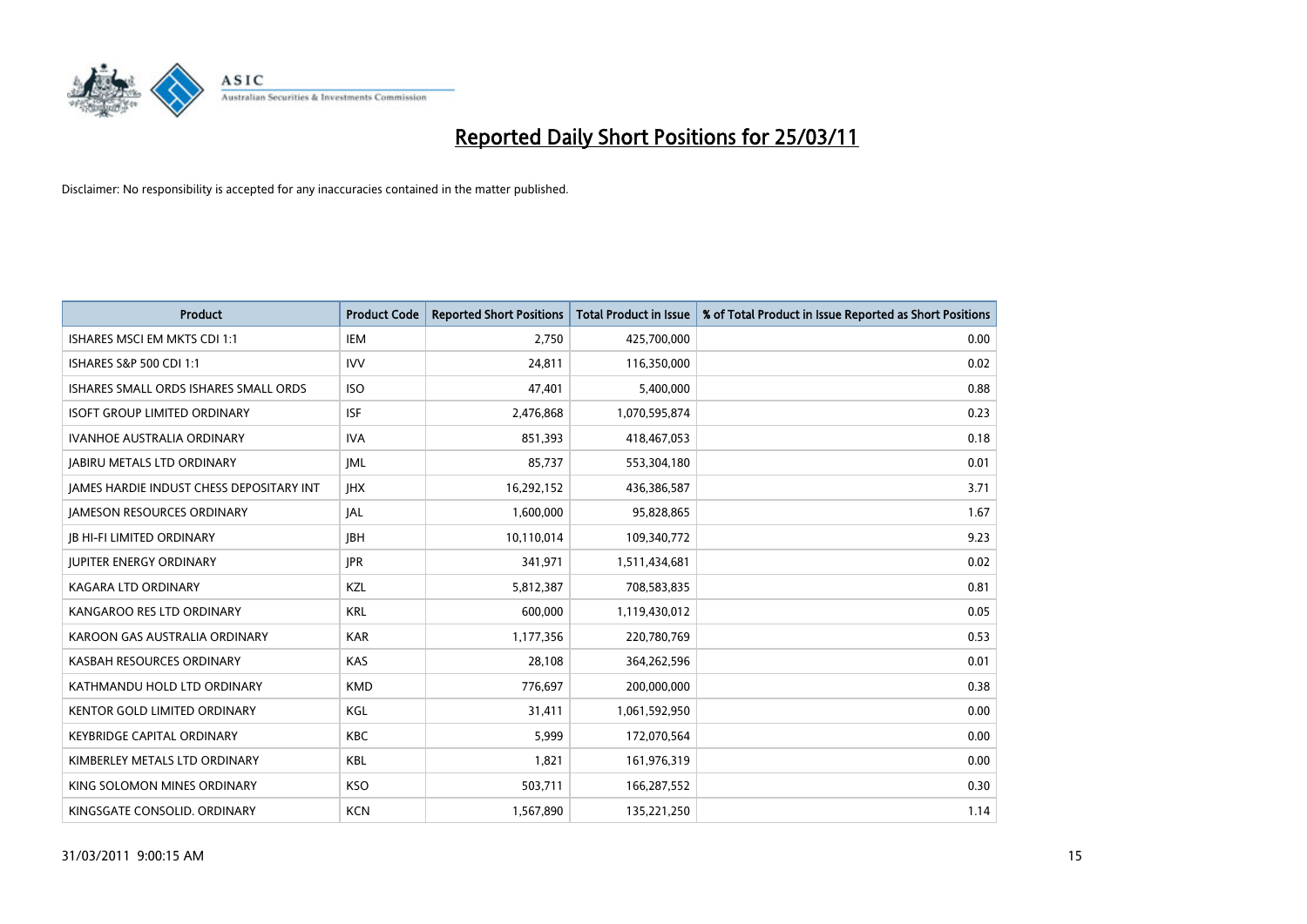

| <b>Product</b>                        | <b>Product Code</b> | <b>Reported Short Positions</b> | <b>Total Product in Issue</b> | % of Total Product in Issue Reported as Short Positions |
|---------------------------------------|---------------------|---------------------------------|-------------------------------|---------------------------------------------------------|
| KINGSROSE MINING LTD ORDINARY         | <b>KRM</b>          | 256,564                         | 255,538,366                   | 0.10                                                    |
| LAKES OIL NL ORDINARY                 | LKO                 | 46,967                          | 5,709,901,461                 | 0.00                                                    |
| LEIGHTON HOLDINGS ORDINARY            | LEI                 | 6,598,401                       | 302,579,299                   | 2.17                                                    |
| LEND LEASE GROUP UNIT/ORD STAPLED     | LLC                 | 1,939,301                       | 565,558,754                   | 0.32                                                    |
| LINC ENERGY LTD ORDINARY              | <b>LNC</b>          | 6,068,377                       | 503,418,900                   | 1.20                                                    |
| LIQUEFIED NATURAL ORDINARY            | <b>LNG</b>          | 298,376                         | 214,099,015                   | 0.14                                                    |
| <b>LYNAS CORPORATION ORDINARY</b>     | <b>LYC</b>          | 53,306,658                      | 1,663,749,093                 | 3.16                                                    |
| MACARTHUR COAL ORDINARY               | <b>MCC</b>          | 3,613,274                       | 299,476,903                   | 1.20                                                    |
| MACMAHON HOLDINGS ORDINARY            | <b>MAH</b>          | 8,784,907                       | 733,711,705                   | 1.18                                                    |
| MACO ATLAS ROADS GRP ORDINARY STAPLED | <b>MOA</b>          | 4,520,614                       | 452,345,907                   | 1.00                                                    |
| MACQUARIE GROUP LTD ORDINARY          | MQG                 | 3,098,643                       | 346,814,961                   | 0.91                                                    |
| MAGMA METALS LTD. ORDINARY            | <b>MMW</b>          | 500,000                         | 195,610,923                   | 0.26                                                    |
| <b>MANTRA RESOURCES ORDINARY</b>      | <b>MRU</b>          | 92,963                          | 134,465,075                   | 0.07                                                    |
| MAP GROUP STAPLED US PROHIBIT.        | <b>MAP</b>          | 3,882,383                       | 1,861,210,782                 | 0.23                                                    |
| MARYBOROUGH SUGAR ORDINARY            | <b>MSF</b>          | 30,472                          | 69,029,013                    | 0.05                                                    |
| <b>MATRIX C &amp; E LTD ORDINARY</b>  | <b>MCE</b>          | 495,112                         | 72,964,098                    | 0.68                                                    |
| MAVERICK DRILLING ORDINARY            | <b>MAD</b>          | 779,500                         | 231,730,430                   | 0.33                                                    |
| MCMILLAN SHAKESPEARE ORDINARY         | <b>MMS</b>          | 61,989                          | 68,067,560                    | 0.08                                                    |
| MCPHERSON'S LTD ORDINARY              | <b>MCP</b>          | 216,963                         | 72,401,758                    | 0.30                                                    |
| MEDUSA MINING LTD ORDINARY            | <b>MML</b>          | 1,198,134                       | 188,233,911                   | 0.63                                                    |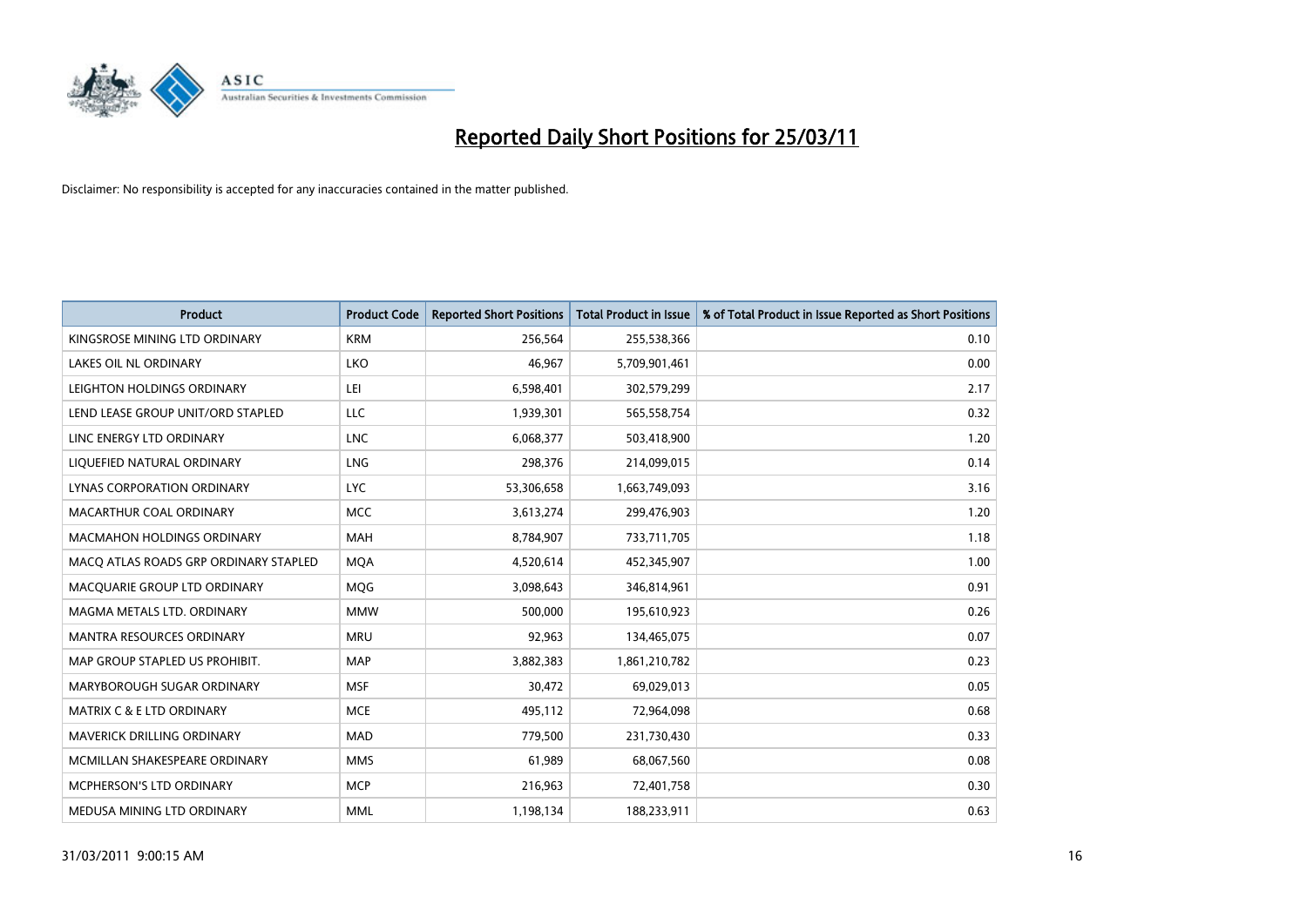

| <b>Product</b>                  | <b>Product Code</b> | <b>Reported Short Positions</b> | <b>Total Product in Issue</b> | % of Total Product in Issue Reported as Short Positions |
|---------------------------------|---------------------|---------------------------------|-------------------------------|---------------------------------------------------------|
| MELBOURNE IT LIMITED ORDINARY   | <b>MLB</b>          | 149,923                         | 80,043,955                    | 0.19                                                    |
| MEO AUSTRALIA LTD ORDINARY      | <b>MEO</b>          | 4,961,433                       | 539,913,260                   | 0.92                                                    |
| <b>MERMAID MARINE ORDINARY</b>  | <b>MRM</b>          | 954,206                         | 213,763,662                   | 0.44                                                    |
| MESOBLAST LIMITED ORDINARY      | <b>MSB</b>          | 1,623,535                       | 279,068,562                   | 0.58                                                    |
| METALS X LIMITED ORDINARY       | <b>MLX</b>          | 4,255,490                       | 1,365,661,782                 | 0.32                                                    |
| METCASH LIMITED ORDINARY        | <b>MTS</b>          | 21,853,495                      | 768,814,015                   | 2.82                                                    |
| METGASCO LIMITED ORDINARY       | <b>MEL</b>          | 282,914                         | 252,460,972                   | 0.11                                                    |
| METMINCO LIMITED ORDINARY       | <b>MNC</b>          | 46,752                          | 1,231,107,839                 | 0.00                                                    |
| MHM METALS LIMITED ORDINARY     | <b>MHM</b>          | 1,224                           | 101,381,910                   | 0.00                                                    |
| MICLYN EXP OFFSHR ORDINARY      | <b>MIO</b>          | 204,018                         | 274,618,684                   | 0.07                                                    |
| MINARA RESOURCES ORDINARY       | <b>MRE</b>          | 9,064,277                       | 1,169,424,487                 | 0.77                                                    |
| MINCOR RESOURCES NL ORDINARY    | <b>MCR</b>          | 954,724                         | 200,608,804                   | 0.46                                                    |
| MINEMAKERS LIMITED ORDINARY     | <b>MAK</b>          | 71,627                          | 227,003,950                   | 0.03                                                    |
| MINERAL DEPOSITS ORDINARY       | <b>MDL</b>          | 213,030                         | 60,768,582                    | 0.35                                                    |
| MINERAL RESOURCES, ORDINARY     | <b>MIN</b>          | 483,270                         | 168,990,735                   | 0.28                                                    |
| MIRABELA NICKEL LTD ORDINARY    | <b>MBN</b>          | 10,661,877                      | 491,561,237                   | 2.17                                                    |
| MIRVAC GROUP STAPLED SECURITIES | <b>MGR</b>          | 17,114,549                      | 3,415,819,357                 | 0.52                                                    |
| MOLOPO ENERGY LTD ORDINARY      | <b>MPO</b>          | 1,141,468                       | 250,972,584                   | 0.46                                                    |
| MOLY MINES LIMITED ORDINARY     | <b>MOL</b>          | 42,321                          | 365,893,989                   | 0.01                                                    |
| MONADELPHOUS GROUP ORDINARY     | <b>MND</b>          | 871,637                         | 87,576,827                    | 0.99                                                    |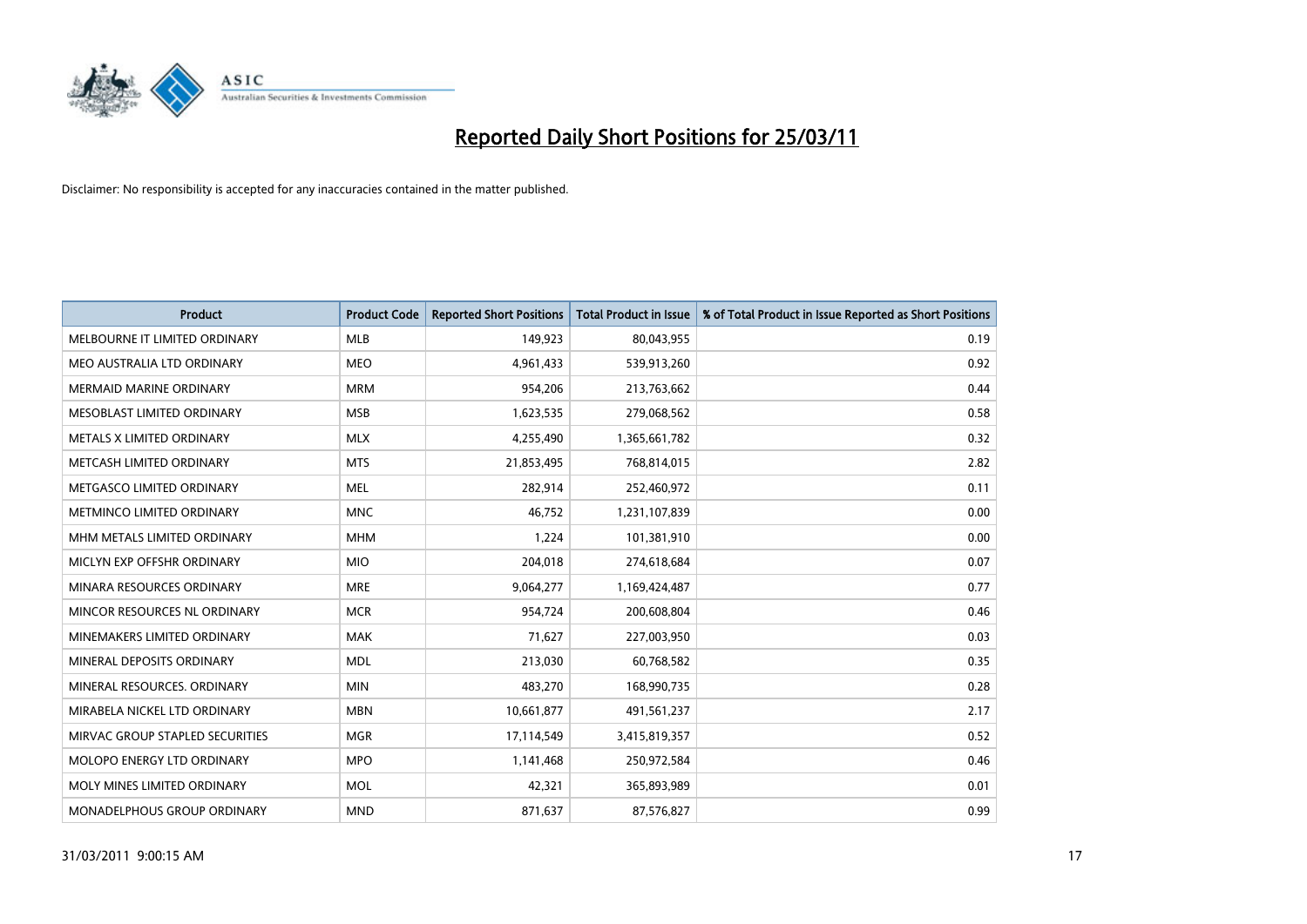

| Product                                 | <b>Product Code</b> | <b>Reported Short Positions</b> | <b>Total Product in Issue</b> | % of Total Product in Issue Reported as Short Positions |
|-----------------------------------------|---------------------|---------------------------------|-------------------------------|---------------------------------------------------------|
| <b>MOUNT GIBSON IRON ORDINARY</b>       | MGX                 | 6,853,429                       | 1,082,570,693                 | 0.63                                                    |
| MULTIPLEX SITES SITES                   | <b>MXUPA</b>        | 36                              | 4,500,000                     | 0.00                                                    |
| MURCHISON METALS LTD ORDINARY           | <b>MMX</b>          | 11,114,884                      | 435,884,268                   | 2.55                                                    |
| MYER HOLDINGS LTD ORDINARY              | <b>MYR</b>          | 13,540,895                      | 582,847,884                   | 2.32                                                    |
| <b>MYSTATE LIMITED ORDINARY</b>         | <b>MYS</b>          | 1,400                           | 67,439,158                    | 0.00                                                    |
| NAMOI COTTON CO-OP CO-OPERATIVE CAP.UNT | <b>NAM</b>          | 205,227                         | 96,978,836                    | 0.21                                                    |
| NANOSONICS LIMITED ORDINARY             | <b>NAN</b>          | 16,266                          | 227,071,282                   | 0.01                                                    |
| NATIONAL AUST. BANK ORDINARY            | <b>NAB</b>          | 9,267,678                       | 2,169,641,214                 | 0.42                                                    |
| NATURAL FUEL LIMITED ORDINARY           | <b>NFL</b>          |                                 | 721,912                       | 0.00                                                    |
| NAVITAS LIMITED ORDINARY                | <b>NVT</b>          | 2,678,504                       | 369,358,564                   | 0.72                                                    |
| NEPTUNE MARINE ORDINARY                 | <b>NMS</b>          | 569,625                         | 1,736,352,381                 | 0.03                                                    |
| NEW HOPE CORPORATION ORDINARY           | <b>NHC</b>          | 1,708,071                       | 830,230,549                   | 0.20                                                    |
| NEWCREST MINING ORDINARY                | <b>NCM</b>          | 2,692,363                       | 765,000,000                   | 0.35                                                    |
| NEWS CORP A NON-VOTING CDI              | <b>NWSLV</b>        | 586,103                         | 1,829,486,236                 | 0.02                                                    |
| NEWS CORP B VOTING CDI                  | <b>NWS</b>          | 6,668,486                       | 798,520,953                   | 0.82                                                    |
| NEXBIS LIMITED ORDINARY                 | <b>NBS</b>          | 63,733                          | 798,356,704                   | 0.01                                                    |
| NEXUS ENERGY LIMITED ORDINARY           | <b>NXS</b>          | 25,019,066                      | 1,020,257,304                 | 2.46                                                    |
| NIB HOLDINGS LIMITED ORDINARY           | <b>NHF</b>          | 4,911                           | 466,765,752                   | 0.00                                                    |
| NICK SCALI LIMITED ORDINARY             | <b>NCK</b>          | 35,846                          | 81,000,000                    | 0.04                                                    |
| NIDO PETROLEUM ORDINARY                 | <b>NDO</b>          | 890,875                         | 1,373,822,119                 | 0.06                                                    |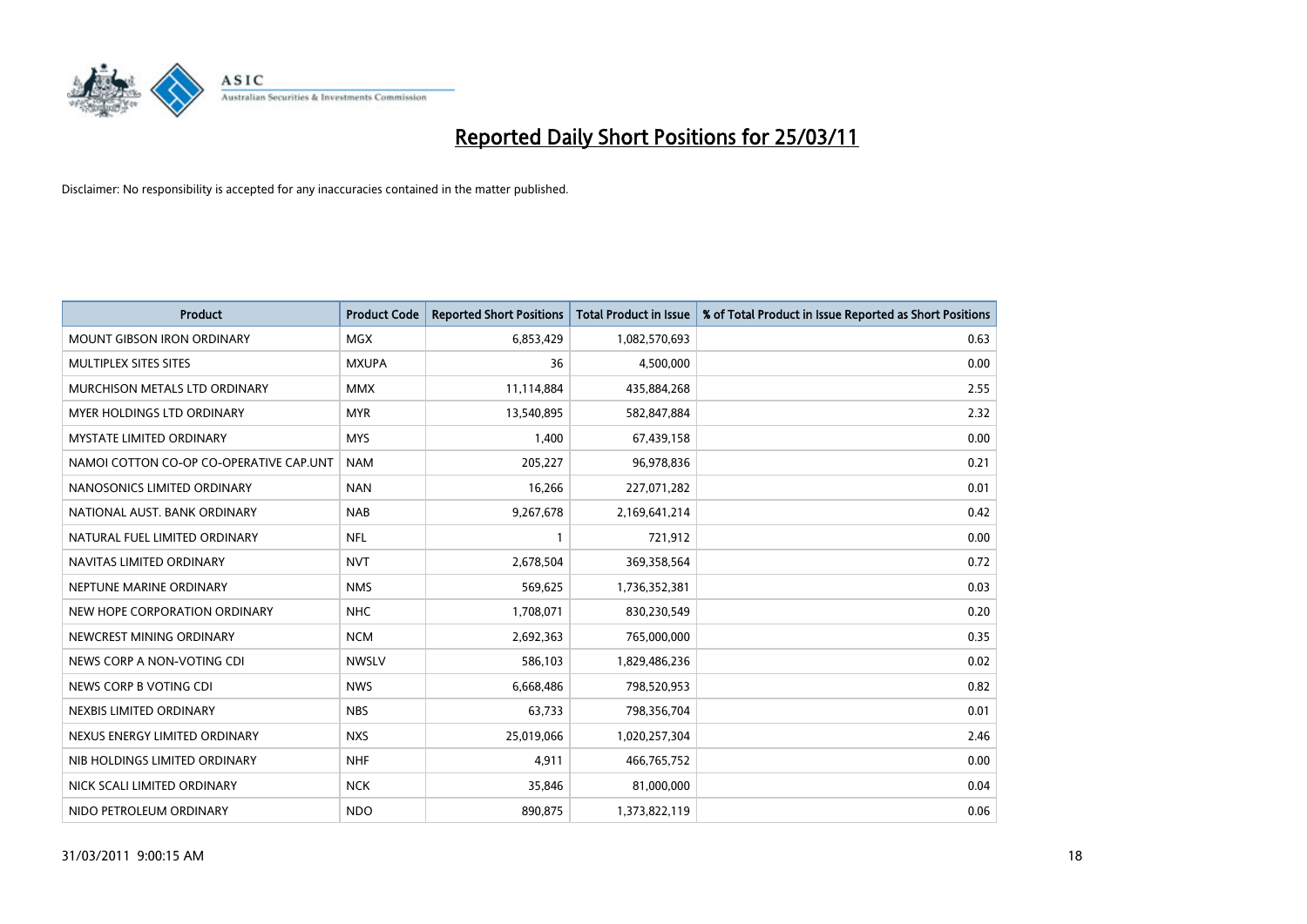

| Product                               | <b>Product Code</b> | <b>Reported Short Positions</b> | <b>Total Product in Issue</b> | % of Total Product in Issue Reported as Short Positions |
|---------------------------------------|---------------------|---------------------------------|-------------------------------|---------------------------------------------------------|
| NOBLE MINERAL RES ORDINARY            | <b>NMG</b>          | 500,531                         | 380,916,899                   | 0.13                                                    |
| NORTHERN CREST ORDINARY               | <b>NOC</b>          | 24,345                          | 116,074,781                   | 0.02                                                    |
| NORTHERN IRON LTD ORDINARY            | <b>NFE</b>          | 1,411,182                       | 336,084,863                   | 0.40                                                    |
| NORTHERN MIN LTD ORDINARY             | <b>NTU</b>          | 97,075                          | 164,545,022                   | 0.06                                                    |
| NOVARISE RENEW RES ORDINARY           | <b>NOE</b>          | 30,000                          | 399,254,908                   | 0.01                                                    |
| NRW HOLDINGS LIMITED ORDINARY         | <b>NWH</b>          | 3,022,963                       | 251,223,000                   | 1.19                                                    |
| NSL CONSOLIDATED LTD ORDINARY         | <b>NSL</b>          | 101,269                         | 270,661,373                   | 0.03                                                    |
| NUCOAL RESOURCES NL ORDINARY          | <b>NCR</b>          | 2,268,279                       | 434,612,580                   | 0.52                                                    |
| NUFARM LIMITED ORDINARY               | <b>NUF</b>          | 6,431,822                       | 261,833,005                   | 2.43                                                    |
| OAKTON LIMITED ORDINARY               | <b>OKN</b>          | 674,068                         | 93,800,235                    | 0.72                                                    |
| OCEANAGOLD CORP. CHESS DEPOSITARY INT | <b>OGC</b>          | 1,033,737                       | 262,173,722                   | 0.39                                                    |
| OCEANIA CAPITAL LTD ORDINARY          | <b>OCP</b>          | 2,500                           | 91,921,295                    | 0.00                                                    |
| OIL SEARCH LTD ORDINARY               | OSH                 | 10,449,706                      | 1,312,888,303                 | 0.78                                                    |
| <b>OILEX LTD ORDINARY</b>             | <b>OEX</b>          | 19,819                          | 253,274,885                   | 0.01                                                    |
| OM HOLDINGS LIMITED ORDINARY          | <b>OMH</b>          | 6,843,817                       | 503,085,150                   | 1.36                                                    |
| <b>ONESTEEL LIMITED ORDINARY</b>      | <b>OST</b>          | 12,027,368                      | 1,334,723,421                 | 0.88                                                    |
| ORICA LIMITED ORDINARY                | ORI                 | 936,284                         | 363,223,767                   | 0.25                                                    |
| ORIGIN ENERGY ORDINARY                | <b>ORG</b>          | 3,999,453                       | 885,309,012                   | 0.44                                                    |
| ORIGIN ENERGY RTS06-APR-11 FORUS      | <b>ORGR</b>         | 42,039                          | 89,641,361                    | 0.04                                                    |
| OROCOBRE LIMITED ORDINARY             | <b>ORE</b>          | 874,071                         | 102,813,894                   | 0.84                                                    |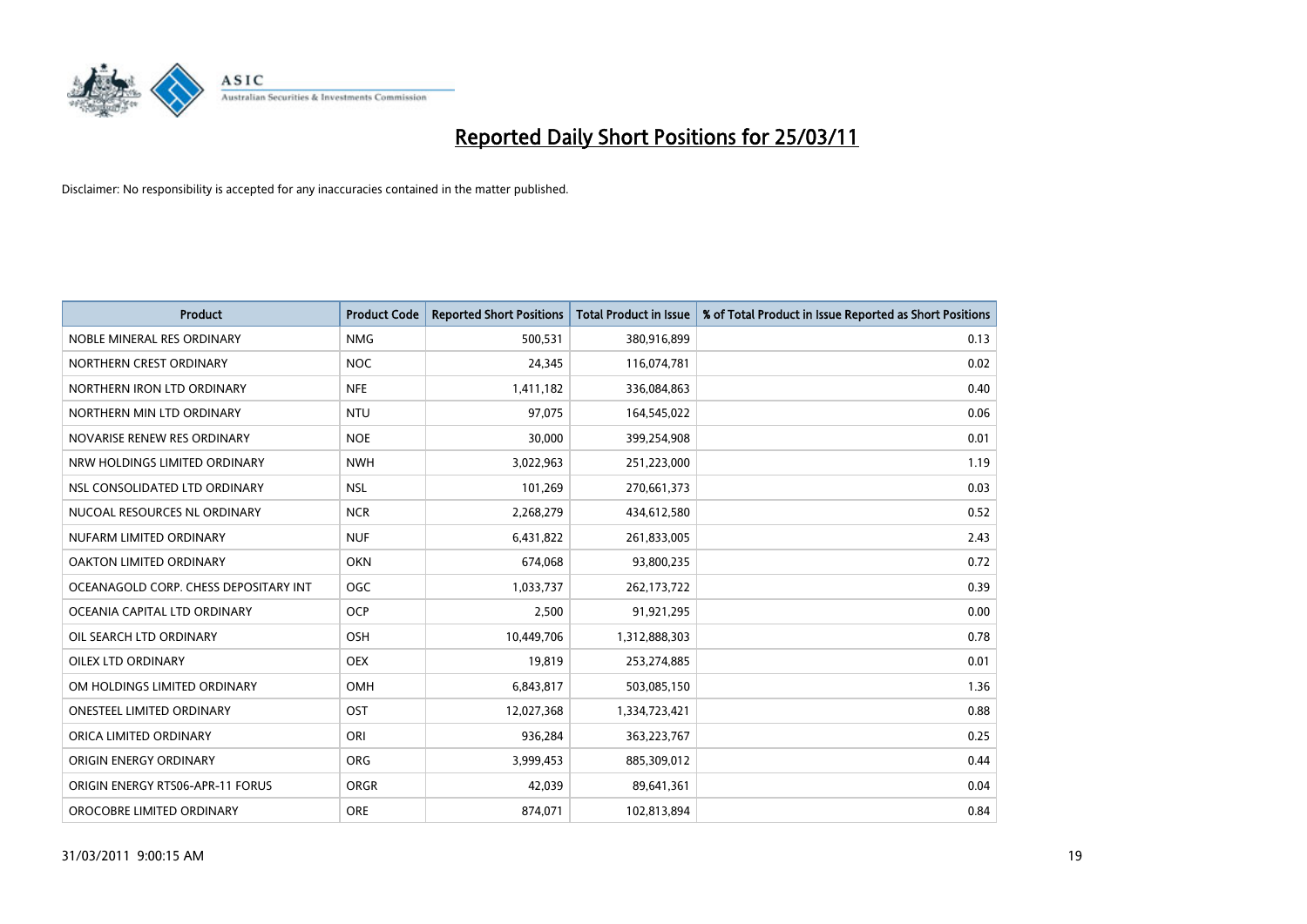

| <b>Product</b>                | <b>Product Code</b> | <b>Reported Short Positions</b> | <b>Total Product in Issue</b> | % of Total Product in Issue Reported as Short Positions |
|-------------------------------|---------------------|---------------------------------|-------------------------------|---------------------------------------------------------|
| OROTONGROUP LIMITED ORDINARY  | <b>ORL</b>          | 10,314                          | 40,880,902                    | 0.02                                                    |
| OTTO ENERGY LIMITED ORDINARY  | <b>OEL</b>          | 117,835                         | 1,134,540,071                 | 0.01                                                    |
| OZ MINERALS ORDINARY          | OZL                 | 25,091,459                      | 3,238,546,504                 | 0.76                                                    |
| PACIFIC BRANDS ORDINARY       | <b>PBG</b>          | 11,534,861                      | 931,386,248                   | 1.26                                                    |
| PALADIN ENERGY LTD ORDINARY   | <b>PDN</b>          | 16,478,909                      | 777,698,217                   | 2.13                                                    |
| PANAUST LIMITED ORDINARY      | <b>PNA</b>          | 20,761,997                      | 2,964,355,326                 | 0.69                                                    |
| PANORAMIC RESOURCES ORDINARY  | PAN                 | 1,589,373                       | 207,050,710                   | 0.77                                                    |
| PAPERLINX LIMITED ORDINARY    | <b>PPX</b>          | 21,107,834                      | 603,580,761                   | 3.48                                                    |
| PAPILLON RES LTD ORDINARY     | <b>PIR</b>          | 336,980                         | 189,254,868                   | 0.18                                                    |
| PATTIES FOODS LTD ORDINARY    | <b>PFL</b>          |                                 | 138,908,853                   | 0.00                                                    |
| PEET LIMITED ORDINARY         | <b>PPC</b>          | 192,230                         | 302,965,804                   | 0.06                                                    |
| PENINSULA ENERGY LTD ORDINARY | PEN                 | 1,433,518                       | 2,085,852,039                 | 0.07                                                    |
| PERILYA LIMITED ORDINARY      | PEM                 | 359,857                         | 526,075,563                   | 0.07                                                    |
| PERPETUAL LIMITED ORDINARY    | PPT                 | 2,612,392                       | 44,435,458                    | 5.87                                                    |
| PERSEUS MINING LTD ORDINARY   | PRU                 | 3,879,736                       | 423,817,088                   | 0.93                                                    |
| PETSEC ENERGY ORDINARY        | <b>PSA</b>          | 223,332                         | 231,283,622                   | 0.10                                                    |
| PHARMAXIS LTD ORDINARY        | <b>PXS</b>          | 1,086,024                       | 228,127,809                   | 0.47                                                    |
| PHOTON GROUP LTD ORDINARY     | PGA                 | 250,510                         | 1,540,543,357                 | 0.02                                                    |
| PLATINUM ASSET ORDINARY       | <b>PTM</b>          | 7,294,978                       | 561,347,878                   | 1.30                                                    |
| PLATINUM AUSTRALIA ORDINARY   | PLA                 | 6,092,359                       | 392,430,039                   | 1.56                                                    |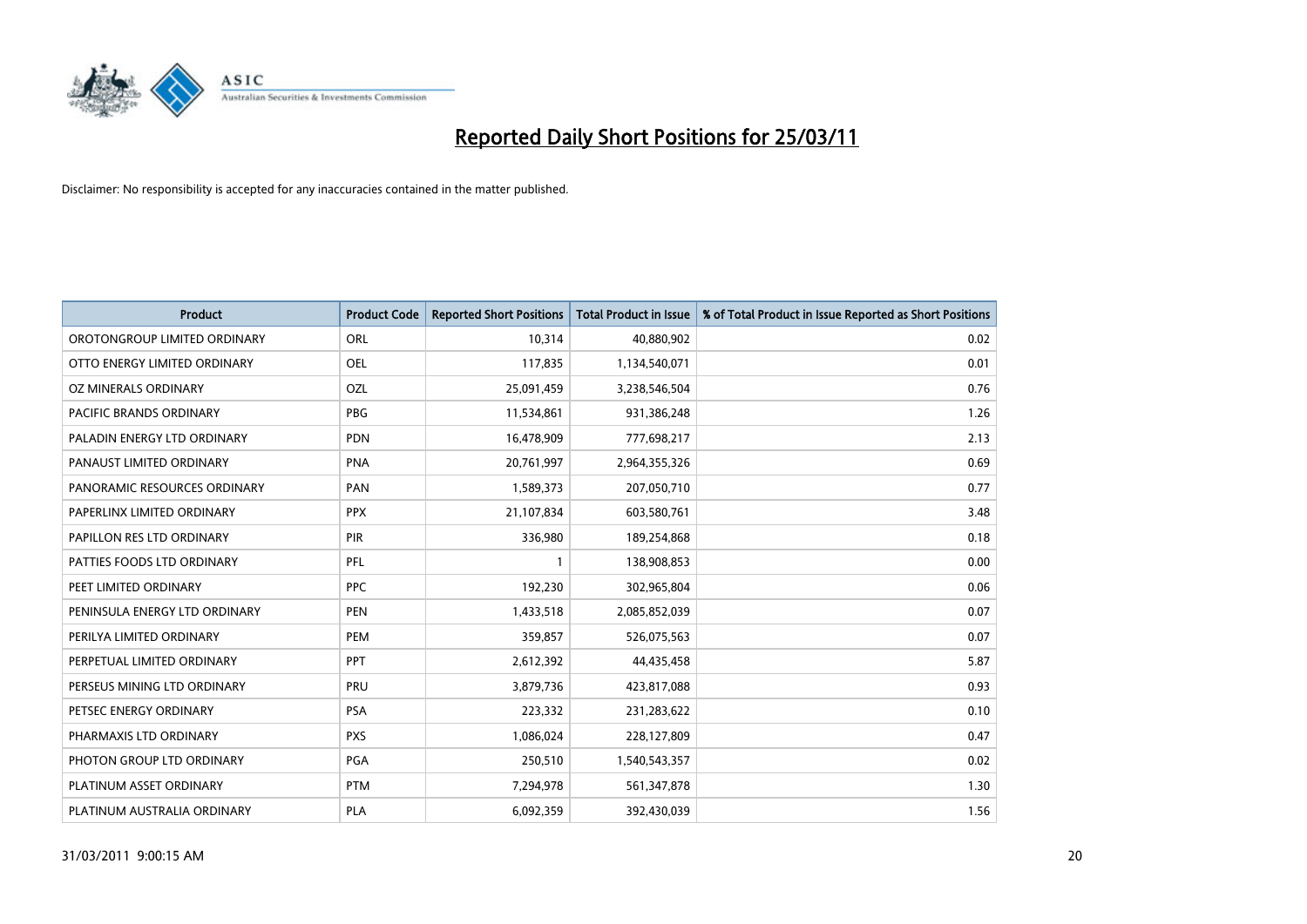

| <b>Product</b>                       | <b>Product Code</b> | <b>Reported Short Positions</b> | <b>Total Product in Issue</b> | % of Total Product in Issue Reported as Short Positions |
|--------------------------------------|---------------------|---------------------------------|-------------------------------|---------------------------------------------------------|
| PLATINUM CAPITAL LTD ORDINARY        | <b>PMC</b>          |                                 | 164,959,410                   | 0.00                                                    |
| PMP LIMITED ORDINARY                 | <b>PMP</b>          | 107,808                         | 335,338,483                   | 0.03                                                    |
| PORT BOUVARD LIMITED ORDINARY        | PBD                 | 6,754                           | 593,868,295                   | 0.00                                                    |
| PREMIER INVESTMENTS ORDINARY         | <b>PMV</b>          | 377,109                         | 155,030,045                   | 0.25                                                    |
| PRIMARY HEALTH CARE ORDINARY         | <b>PRY</b>          | 9,718,458                       | 496,103,188                   | 1.96                                                    |
| PRIME INFR GROUP. STAPLED SECURITIES | PIH                 | 308,735                         | 351,776,795                   | 0.09                                                    |
| PRIME MEDIA GRP LTD ORDINARY         | PRT                 | 17,125                          | 366,330,303                   | 0.00                                                    |
| PROGEN PHARMACEUTIC ORDINARY         | PGL                 | 151,596                         | 24,709,097                    | 0.61                                                    |
| PROGRAMMED ORDINARY                  | <b>PRG</b>          | 333,007                         | 118,169,908                   | 0.27                                                    |
| PSIVIDA CORP CDI 1:1                 | <b>PVA</b>          | 6,878                           | 8,979,205                     | 0.08                                                    |
| <b>QANTAS AIRWAYS ORDINARY</b>       | QAN                 | 34,052,099                      | 2,265,123,620                 | 1.50                                                    |
| <b>OBE INSURANCE GROUP ORDINARY</b>  | <b>OBE</b>          | 34,286,957                      | 1,051,877,166                 | 3.24                                                    |
| OR NATIONAL LIMITED ORDINARY         | <b>ORN</b>          | 19,083,877                      | 2,440,000,000                 | 0.76                                                    |
| RAMELIUS RESOURCES ORDINARY          | <b>RMS</b>          | 169,253                         | 291,208,795                   | 0.05                                                    |
| RAMSAY HEALTH CARE ORDINARY          | <b>RHC</b>          | 1,794,588                       | 202,081,252                   | 0.87                                                    |
| <b>RCR TOMLINSON ORDINARY</b>        | <b>RCR</b>          | 118,067                         | 131,892,672                   | 0.09                                                    |
| <b>REA GROUP ORDINARY</b>            | <b>REA</b>          | 45,354                          | 129,691,280                   | 0.03                                                    |
| RECKON LIMITED ORDINARY              | <b>RKN</b>          | 2                               | 133,384,060                   | 0.00                                                    |
| <b>RED 5 LIMITED ORDINARY</b>        | <b>RED</b>          | 42,788                          | 1,283,597,526                 | 0.00                                                    |
| RED FORK ENERGY ORDINARY             | <b>RFE</b>          | 7,879                           | 139,535,000                   | 0.01                                                    |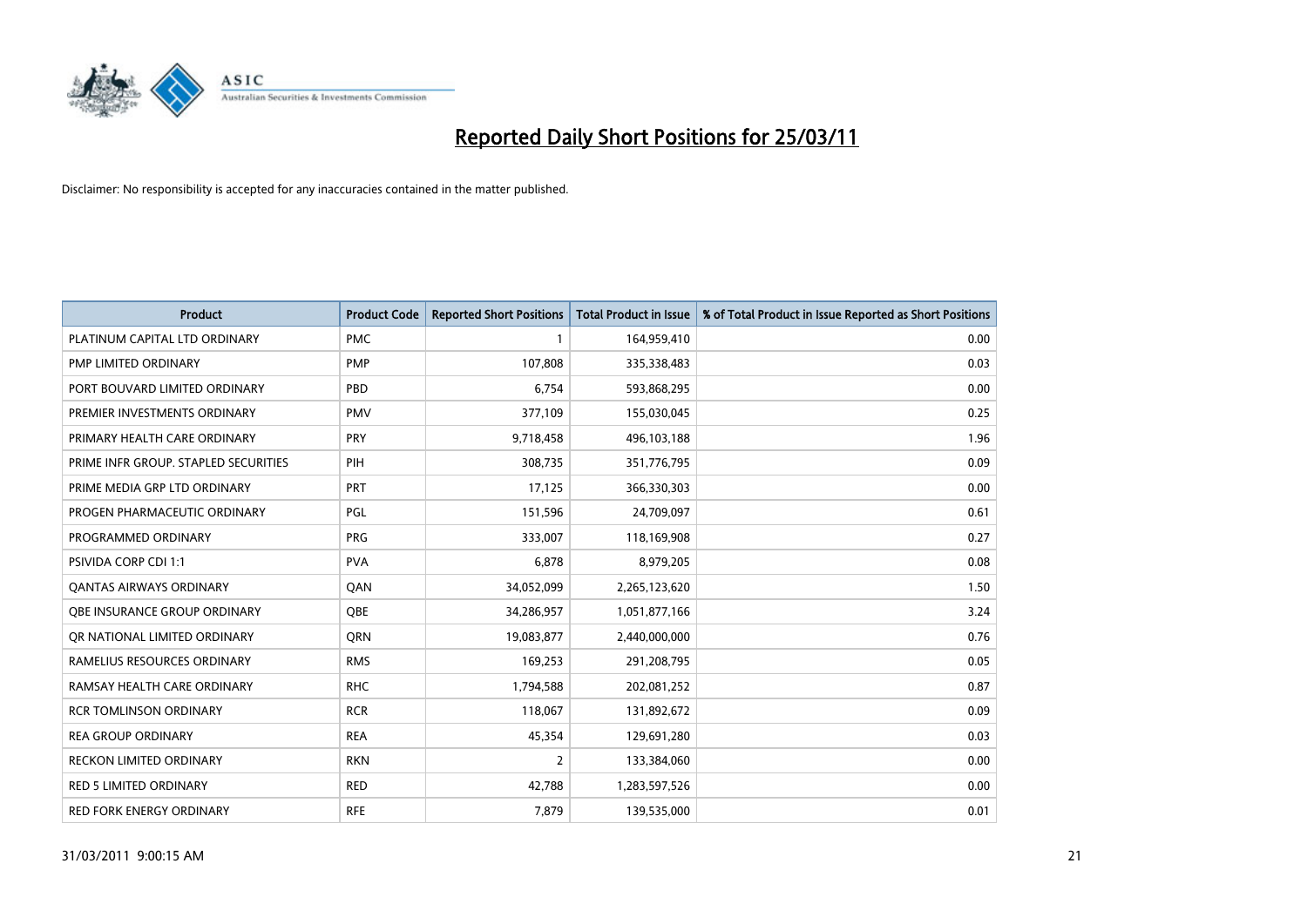

| <b>Product</b>                      | <b>Product Code</b> | <b>Reported Short Positions</b> | <b>Total Product in Issue</b> | % of Total Product in Issue Reported as Short Positions |
|-------------------------------------|---------------------|---------------------------------|-------------------------------|---------------------------------------------------------|
| REDFLEX HOLDINGS ORDINARY           | <b>RDF</b>          | 100,189                         | 110,345,599                   | 0.09                                                    |
| <b>REDFLOW LIMITED ORDINARY</b>     | <b>RFX</b>          | 5,208                           | 45,455,737                    | 0.01                                                    |
| REED RESOURCES LTD ORDINARY         | <b>RDR</b>          | 397,582                         | 220,771,768                   | 0.18                                                    |
| REGIS RESOURCES ORDINARY            | <b>RRL</b>          | 3,183,302                       | 431,150,415                   | 0.71                                                    |
| RESMED INC CDI 10:1                 | <b>RMD</b>          | 9,207,376                       | 1,534,676,730                 | 0.61                                                    |
| <b>RESOLUTE MINING ORDINARY</b>     | <b>RSG</b>          | 5,941,923                       | 467,211,233                   | 1.28                                                    |
| <b>RESOURCE GENERATION ORDINARY</b> | <b>RES</b>          | 294,259                         | 244,400,530                   | 0.11                                                    |
| RETAIL FOOD GROUP ORDINARY          | <b>RFG</b>          | 312                             | 107,301,926                   | 0.00                                                    |
| REVERSE CORP LIMITED ORDINARY       | <b>REF</b>          | 25,141                          | 92,382,175                    | 0.03                                                    |
| REX MINERALS LIMITED ORDINARY       | <b>RXM</b>          | 204,166                         | 150,317,460                   | 0.13                                                    |
| RHG LIMITED ORDINARY                | <b>RHG</b>          | 59,712                          | 318,745,978                   | 0.01                                                    |
| <b>RIDLEY CORPORATION ORDINARY</b>  | <b>RIC</b>          | 799,017                         | 307,817,071                   | 0.26                                                    |
| RIO TINTO LIMITED ORDINARY          | <b>RIO</b>          | 14,530,126                      | 435,758,720                   | 3.31                                                    |
| <b>RIVERCITY MOTORWAY STAPLED</b>   | <b>RCY</b>          | 132,000                         | 957,010,115                   | 0.01                                                    |
| RIVERSDALE MINING ORDINARY          | <b>RIV</b>          | 1,282,555                       | 236,696,188                   | 0.53                                                    |
| ROBUST RESOURCES ORDINARY           | <b>ROL</b>          | 22,778                          | 84,944,097                    | 0.03                                                    |
| ROC OIL COMPANY ORDINARY            | <b>ROC</b>          | 9,560,693                       | 713,154,560                   | 1.35                                                    |
| SAI GLOBAL LIMITED ORDINARY         | SAI                 | 397,008                         | 198,083,847                   | 0.18                                                    |
| SALMAT LIMITED ORDINARY             | <b>SLM</b>          | 144,601                         | 159,762,799                   | 0.09                                                    |
| SAMSON OIL & GAS LTD ORDINARY       | SSN                 | 3,392,819                       | 1,718,799,240                 | 0.20                                                    |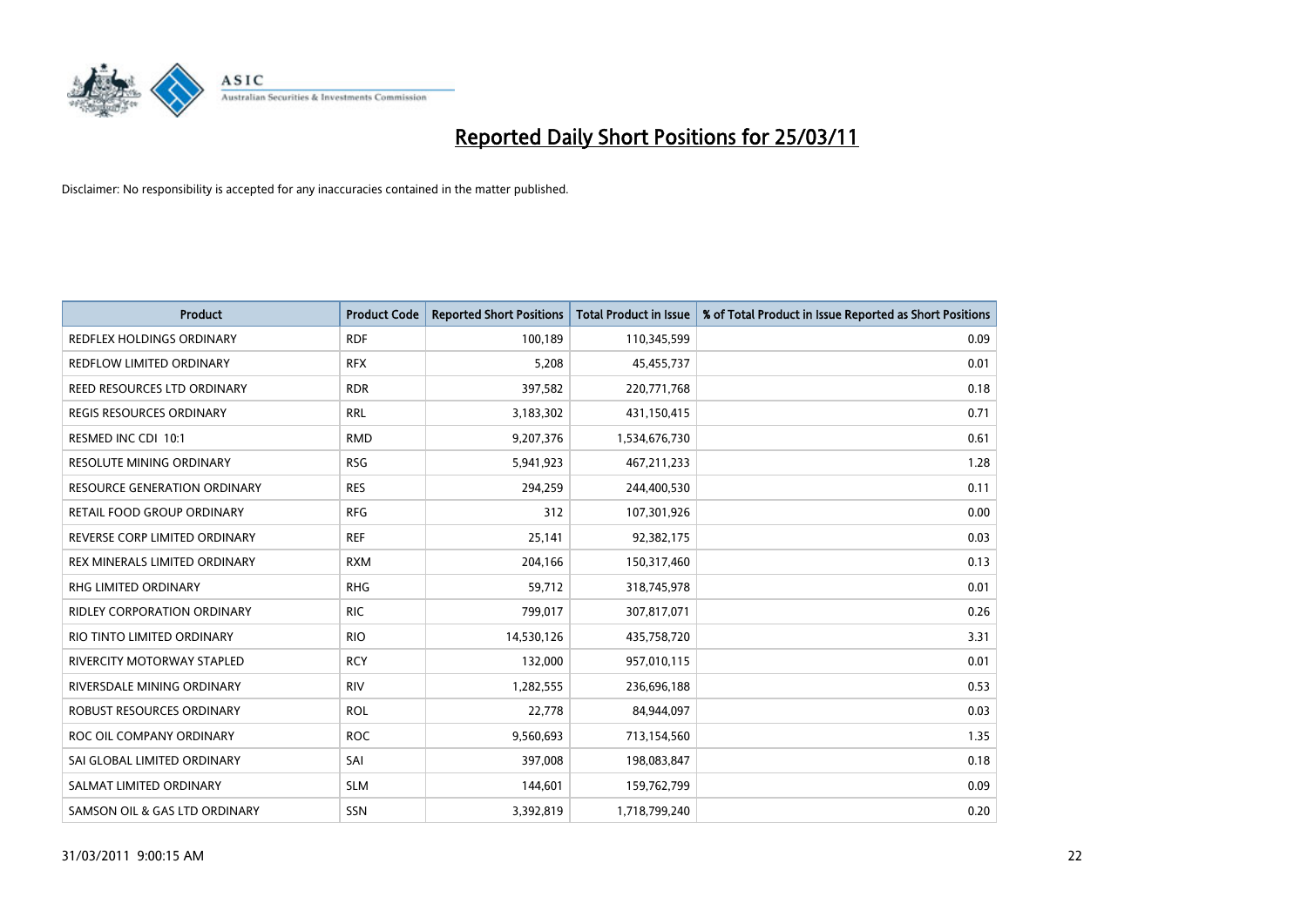

| <b>Product</b>                           | <b>Product Code</b> | <b>Reported Short Positions</b> | Total Product in Issue | % of Total Product in Issue Reported as Short Positions |
|------------------------------------------|---------------------|---------------------------------|------------------------|---------------------------------------------------------|
| SANDFIRE RESOURCES ORDINARY              | <b>SFR</b>          | 678,538                         | 148,309,969            | 0.46                                                    |
| SANTOS LTD ORDINARY                      | <b>STO</b>          | 7,888,673                       | 874,246,838            | 0.90                                                    |
| SARACEN MINERAL ORDINARY                 | <b>SAR</b>          | 704,283                         | 492,151,415            | 0.13                                                    |
| SEDGMAN LIMITED ORDINARY                 | <b>SDM</b>          | 484,141                         | 207,997,898            | 0.23                                                    |
| SEEK LIMITED ORDINARY                    | <b>SEK</b>          | 5,678,119                       | 336,584,488            | 1.68                                                    |
| SENETAS CORPORATION ORDINARY             | <b>SEN</b>          | 756,999                         | 463,105,195            | 0.16                                                    |
| SENEX ENERGY LIMITED ORDINARY            | SXY                 | 338,674                         | 695,092,539            | 0.05                                                    |
| SERVCORP LIMITED ORDINARY                | SRV                 | 109,757                         | 98,440,807             | 0.11                                                    |
| SERVICE STREAM ORDINARY                  | <b>SSM</b>          | 515,122                         | 283,418,867            | 0.18                                                    |
| SEVEN GROUP HOLDINGS ORDINARY            | <b>SVW</b>          | 184,614                         | 305,410,281            | 0.05                                                    |
| SIGMA PHARMACEUTICAL ORDINARY            | <b>SIP</b>          | 21,542,073                      | 1,178,626,572          | 1.83                                                    |
| SILEX SYSTEMS ORDINARY                   | <b>SLX</b>          | 343,265                         | 170,128,997            | 0.20                                                    |
| SILVER LAKE RESOURCE ORDINARY            | <b>SLR</b>          | 172,304                         | 178,882,838            | 0.09                                                    |
| SIMS METAL MGMT LTD ORDINARY             | SGM                 | 3,426,734                       | 204,927,017            | 1.66                                                    |
| SINGAPORE TELECOMM. CHESS DEPOSITARY INT | SGT                 | 9,527,634                       | 310,378,692            | 3.06                                                    |
| SKILLED GROUP LTD ORDINARY               | <b>SKE</b>          | 192,555                         | 224,511,171            | 0.08                                                    |
| SKY CITY ENTERTAIN. ORDINARY             | <b>SKC</b>          | 82,314                          | 575,114,687            | 0.01                                                    |
| SKY NETWORK ORDINARY                     | <b>SKT</b>          | 211,177                         | 389,139,785            | 0.05                                                    |
| SMS MANAGEMENT, ORDINARY                 | <b>SMX</b>          | 260,901                         | 67,661,358             | 0.39                                                    |
| SONIC HEALTHCARE ORDINARY                | SHL                 | 6,976,283                       | 388,429,875            | 1.81                                                    |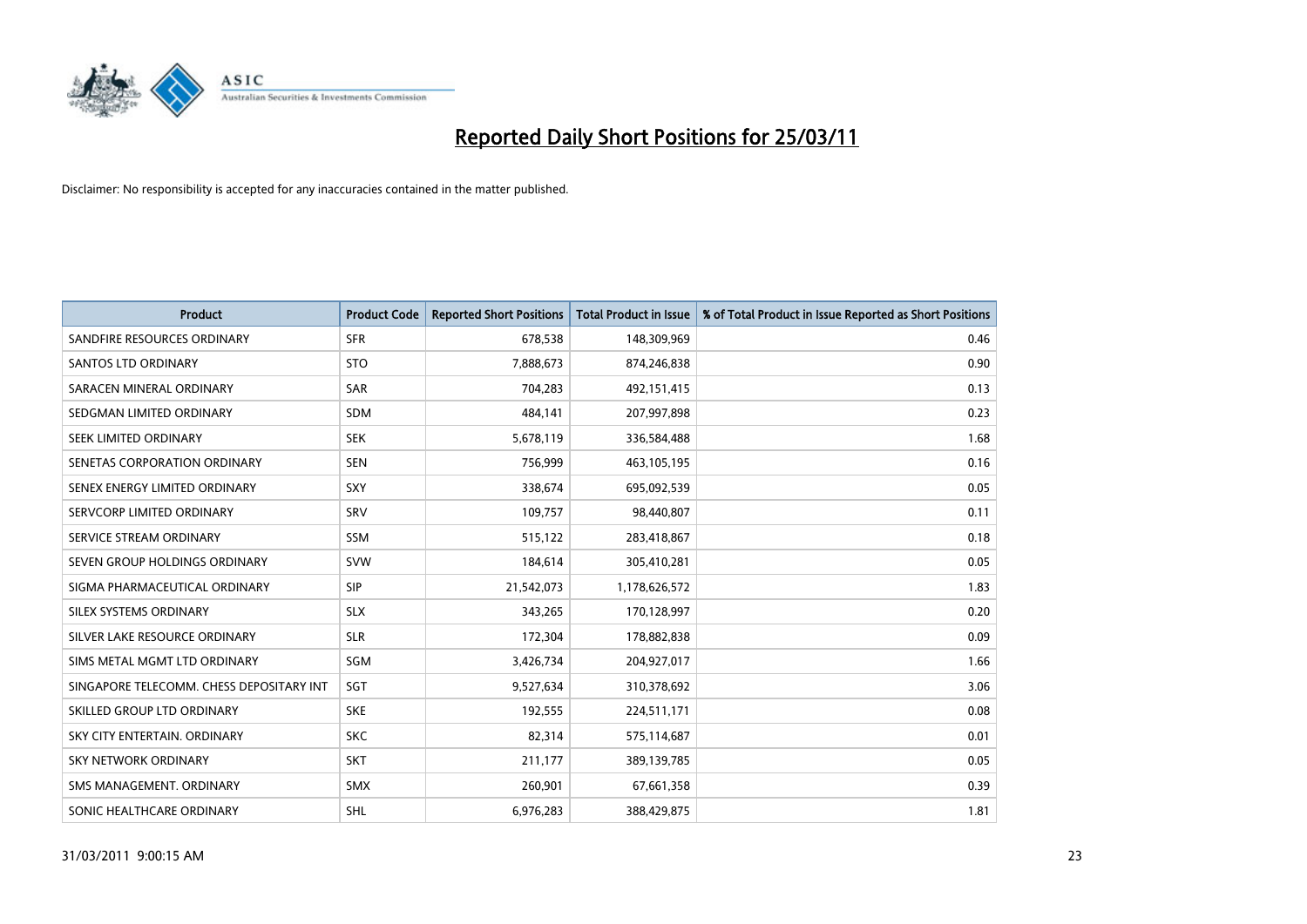

| <b>Product</b>                           | <b>Product Code</b> | <b>Reported Short Positions</b> | <b>Total Product in Issue</b> | % of Total Product in Issue Reported as Short Positions |
|------------------------------------------|---------------------|---------------------------------|-------------------------------|---------------------------------------------------------|
| SOUL PATTINSON (W.H) ORDINARY            | SOL                 | 49,082                          | 238,640,580                   | 0.02                                                    |
| SOUTH BOULDER MINES ORDINARY             | <b>STB</b>          | 8,354                           | 85,475,688                    | 0.01                                                    |
| SP AUSNET STAPLED SECURITIES             | SPN                 | 7,644,823                       | 2,795,115,439                 | 0.27                                                    |
| SPARK INFRASTRUCTURE STAPLED NOTE & UNIT | SKI                 | 17,323,701                      | 1,326,734,264                 | 1.30                                                    |
| SPDR 200 FUND ETF UNITS                  | <b>STW</b>          | 8                               | 50,839,159                    | 0.00                                                    |
| SPECIALTY FASHION ORDINARY               | <b>SFH</b>          | 1,932,855                       | 191,686,122                   | 1.01                                                    |
| SPHERE MINERALS LTD ORDINARY             | <b>SPH</b>          | 1,991                           | 171,348,151                   | 0.00                                                    |
| SPOTLESS GROUP LTD ORDINARY              | <b>SPT</b>          | 2,356,748                       | 261,070,153                   | 0.89                                                    |
| ST BARBARA LIMITED ORDINARY              | <b>SBM</b>          | 4,462,673                       | 325,615,389                   | 1.37                                                    |
| STAGING CONNECTIONS ORDINARY             | <b>STG</b>          | 2,917,189                       | 78,317,726                    | 3.72                                                    |
| STANMORE COAL LTD ORDINARY               | <b>SMR</b>          | 73,240                          | 87,270,738                    | 0.08                                                    |
| STARPHARMA HOLDINGS ORDINARY             | SPL                 | 91,730                          | 244,892,721                   | 0.04                                                    |
| STH AMERICAN COR LTD ORDINARY            | SAY                 | 9,200                           | 233,651,371                   | 0.00                                                    |
| STH CRS ELECT ENGNR ORDINARY             | <b>SXE</b>          | 5,965                           | 124,178,939                   | 0.00                                                    |
| STHN CROSS MEDIA ORDINARY                | <b>SXL</b>          | 1,223,617                       | 378,827,750                   | 0.32                                                    |
| STOCKLAND UNITS/ORD STAPLED              | SGP                 | 21,689,067                      | 2,383,036,717                 | 0.91                                                    |
| STRAITS RES LTD. ORDINARY                | SRQ                 | 2,959,813                       | 324,355,749                   | 0.91                                                    |
| STW COMMUNICATIONS ORDINARY              | SGN                 | 227,051                         | 364,310,964                   | 0.06                                                    |
| SUNCORP GROUP LTD ORDINARY               | <b>SUN</b>          | 7,068,443                       | 1,281,390,524                 | 0.54                                                    |
| SUNDANCE ENERGY ORDINARY                 | <b>SEA</b>          | 2,435                           | 276,709,585                   | 0.00                                                    |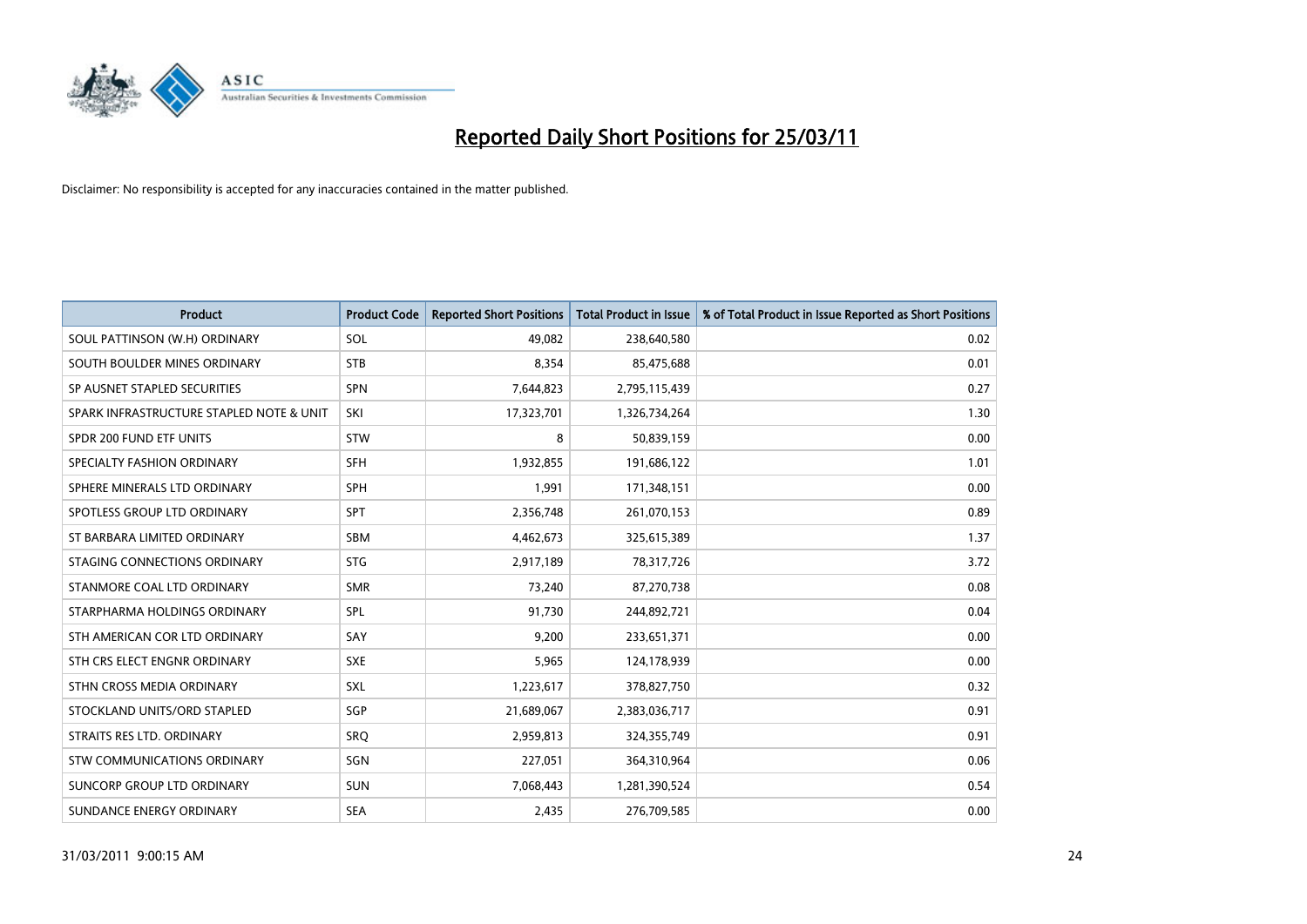

| Product                              | <b>Product Code</b> | <b>Reported Short Positions</b> | <b>Total Product in Issue</b> | % of Total Product in Issue Reported as Short Positions |
|--------------------------------------|---------------------|---------------------------------|-------------------------------|---------------------------------------------------------|
| SUNDANCE RESOURCES ORDINARY          | SDL                 | 19,577,650                      | 2,715,001,668                 | 0.72                                                    |
| SUNLAND GROUP LTD ORDINARY           | <b>SDG</b>          | 8,370                           | 224,881,794                   | 0.00                                                    |
| SUPER RET REP LTD ORDINARY           | <b>SUL</b>          | 227,506                         | 129,077,342                   | 0.18                                                    |
| SWICK MINING ORDINARY                | <b>SWK</b>          | 1,548                           | 236,724,970                   | 0.00                                                    |
| SYMEX HOLDINGS ORDINARY              | <b>SYM</b>          | 6,633                           | 128,048,857                   | 0.01                                                    |
| <b>TABCORP HOLDINGS LTD ORDINARY</b> | <b>TAH</b>          | 1,748,163                       | 688,019,737                   | 0.21                                                    |
| <b>TALENT2 INTERNATION ORDINARY</b>  | <b>TWO</b>          | 7                               | 142,426,750                   | 0.00                                                    |
| TALISMAN MINING ORDINARY             | <b>TLM</b>          | 22,082                          | 130,438,627                   | 0.01                                                    |
| TANAMI GOLD NL ORDINARY              | <b>TAM</b>          | 4,071                           | 260,997,677                   | 0.00                                                    |
| TAP OIL LIMITED ORDINARY             | <b>TAP</b>          | 494,996                         | 240,967,311                   | 0.20                                                    |
| TASSAL GROUP LIMITED ORDINARY        | <b>TGR</b>          | 40,113                          | 146,304,404                   | 0.02                                                    |
| TATTS GROUP LTD ORDINARY             | <b>TTS</b>          | 23,256,710                      | 1,301,092,863                 | 1.78                                                    |
| <b>TELECOM CORPORATION ORDINARY</b>  | <b>TEL</b>          | 18,396,333                      | 1,924,649,369                 | 0.95                                                    |
| <b>TELSTRA CORPORATION, ORDINARY</b> | <b>TLS</b>          | 56,742,860                      | 12,443,074,357                | 0.45                                                    |
| TEN NETWORK HOLDINGS ORDINARY        | <b>TEN</b>          | 27,700,303                      | 1,045,236,720                 | 2.61                                                    |
| TERANGA GOLD CORP CDI 1:1            | <b>TGZ</b>          | 182,665                         | 151,109,395                   | 0.11                                                    |
| TEXON PETROLEUM LTD ORDINARY         | <b>TXN</b>          | 105,432                         | 199,424,560                   | 0.05                                                    |
| TFS CORPORATION LTD ORDINARY         | <b>TFC</b>          | 64,248                          | 262,656,661                   | 0.02                                                    |
| THE REJECT SHOP ORDINARY             | <b>TRS</b>          | 610,864                         | 26,033,570                    | 2.34                                                    |
| THOR MINING PLC CHESS DEPOSITARY     | <b>THR</b>          | 2,307                           | 240,235,256                   | 0.00                                                    |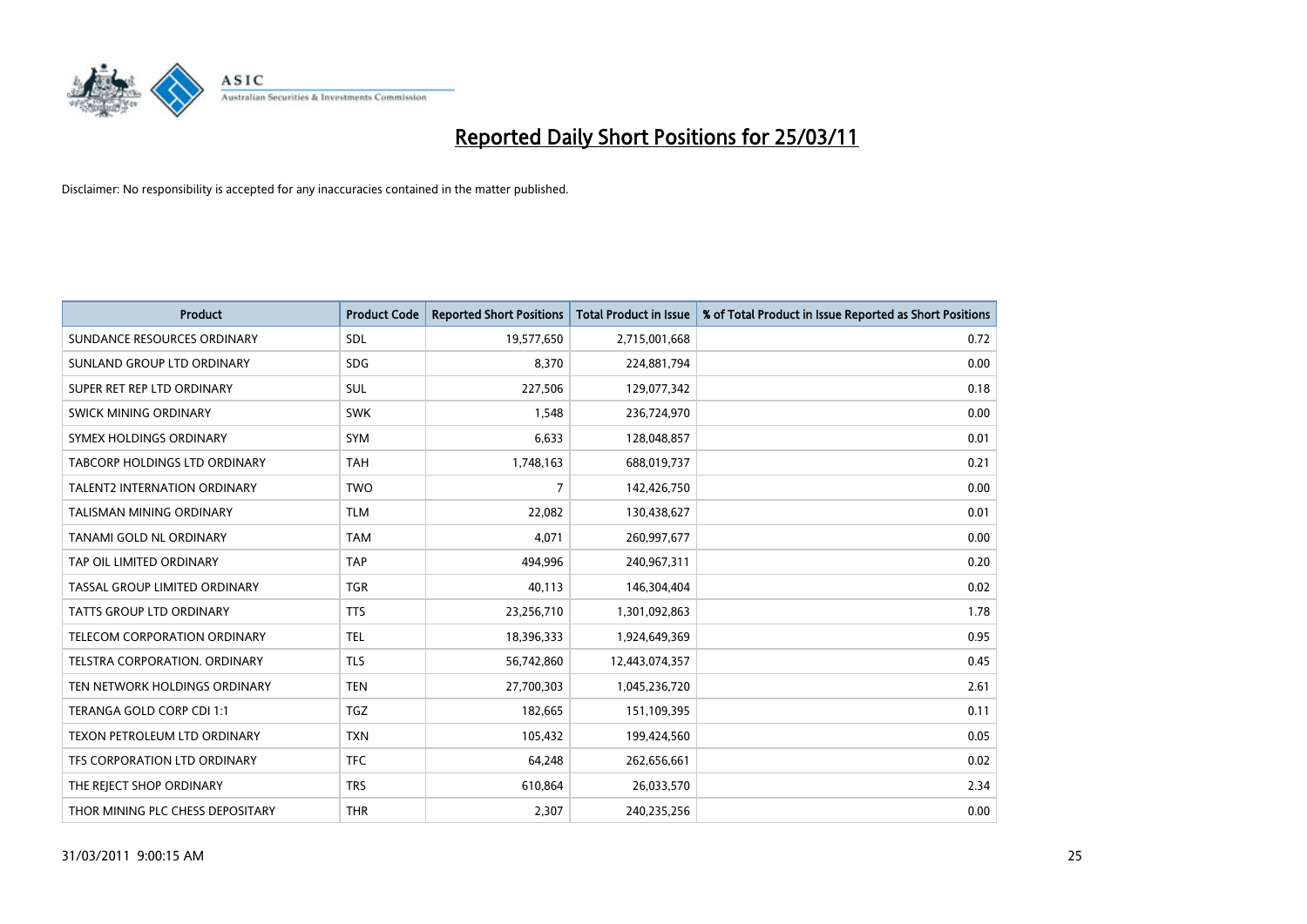

| <b>Product</b>                          | <b>Product Code</b> | <b>Reported Short Positions</b> | <b>Total Product in Issue</b> | % of Total Product in Issue Reported as Short Positions |
|-----------------------------------------|---------------------|---------------------------------|-------------------------------|---------------------------------------------------------|
| THORN GROUP LIMITED ORDINARY            | <b>TGA</b>          | 84,134                          | 129,858,924                   | 0.06                                                    |
| THUNDELARRA EXPLOR. ORDINARY            | <b>THX</b>          | 17,474                          | 153,414,483                   | 0.01                                                    |
| TIGER RESOURCES ORDINARY                | <b>TGS</b>          | 228,896                         | 668,635,549                   | 0.03                                                    |
| TIMBERCORP LIMITED ORDINARY             | <b>TIM</b>          | 90,074                          | 352,071,429                   | 0.02                                                    |
| <b>TISHMAN SPEYER UNITS</b>             | <b>TSO</b>          | 69,068                          | 338,440,904                   | 0.02                                                    |
| TNG LIMITED ORDINARY                    | <b>TNG</b>          | 4,321                           | 284,803,062                   | 0.00                                                    |
| TOLL HOLDINGS LTD ORDINARY              | <b>TOL</b>          | 17,256,547                      | 706,577,616                   | 2.45                                                    |
| TORO ENERGY LIMITED ORDINARY            | <b>TOE</b>          | 274,104                         | 964,936,676                   | 0.02                                                    |
| TOWER AUSTRALIA ORDINARY                | <b>TAL</b>          | 4,419,580                       | 419,652,394                   | 1.03                                                    |
| <b>TOWER LIMITED ORDINARY</b>           | <b>TWR</b>          | 690,119                         | 263,603,448                   | 0.26                                                    |
| TOX FREE SOLUTIONS ORDINARY             | <b>TOX</b>          | 66,271                          | 92,290,500                    | 0.07                                                    |
| TPG TELECOM LIMITED ORDINARY            | <b>TPM</b>          | 4,557,958                       | 775,522,421                   | 0.57                                                    |
| TRANSFIELD SERV INFR STAPLED SECURITIES | <b>TSI</b>          | 682,148                         | 438,756,421                   | 0.16                                                    |
| <b>TRANSFIELD SERVICES ORDINARY</b>     | <b>TSE</b>          | 3,005,489                       | 549,715,957                   | 0.54                                                    |
| TRANSPACIFIC INDUST, ORDINARY           | <b>TPI</b>          | 19,234,123                      | 960,638,735                   | 1.99                                                    |
| TRANSURBAN GROUP TRIPLE STAPLED SEC.    | <b>TCL</b>          | 5,292,962                       | 1,443,543,731                 | 0.36                                                    |
| TRINITY GROUP STAPLED SECURITIES        | <b>TCQ</b>          | 3,419                           | 231,701,539                   | 0.00                                                    |
| TROY RESOURCES NL ORDINARY              | <b>TRY</b>          | 45,240                          | 87,793,823                    | 0.05                                                    |
| <b>UGL LIMITED ORDINARY</b>             | <b>UGL</b>          | 5,650,786                       | 166,047,171                   | 3.41                                                    |
| UNILIFE CORPORATION CDI US PROHIBITED   | <b>UNS</b>          | 288.940                         | 272,951,939                   | 0.09                                                    |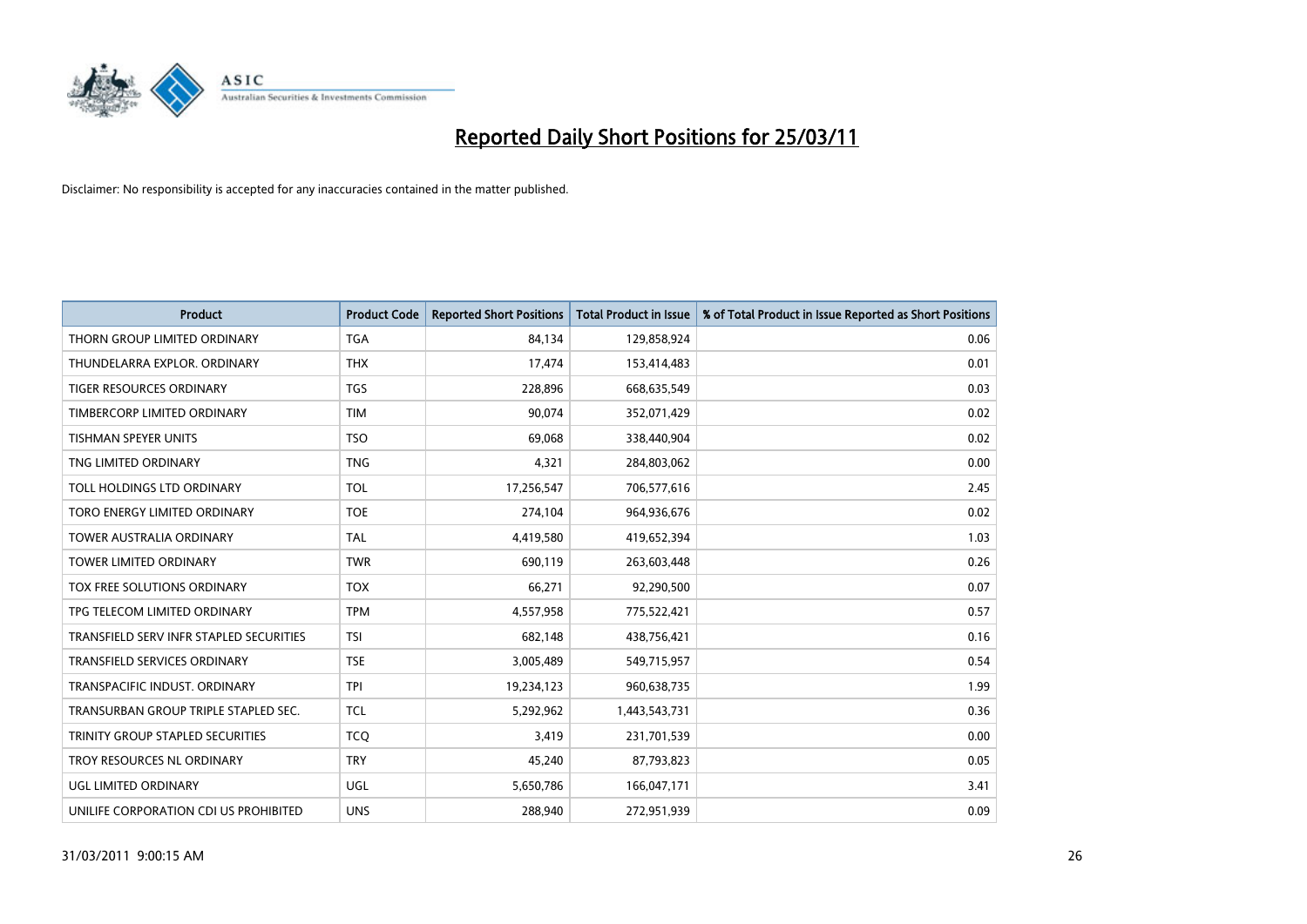

| Product                                   | <b>Product Code</b> | <b>Reported Short Positions</b> | Total Product in Issue | % of Total Product in Issue Reported as Short Positions |
|-------------------------------------------|---------------------|---------------------------------|------------------------|---------------------------------------------------------|
| UXC LIMITED ORDINARY                      | <b>UXC</b>          | 45,584                          | 305,789,718            | 0.01                                                    |
| VALAD PROPERTY GROUP STAPLED US PROHIBIT. | <b>VPG</b>          | 3,912,030                       | 115,108,116            | 3.39                                                    |
| <b>VDM GROUP LIMITED ORDINARY</b>         | <b>VMG</b>          | 11,116                          | 193,127,749            | 0.01                                                    |
| <b>VENTURE MINERALS ORDINARY</b>          | <b>VMS</b>          | 139,783                         | 220,943,592            | 0.06                                                    |
| <b>VENTUREX RESOURCES ORDINARY</b>        | <b>VXR</b>          | 4,199,014                       | 1,087,242,726          | 0.39                                                    |
| <b>VIRGIN BLUE HOLDINGS ORDINARY</b>      | <b>VBA</b>          | 35,377,013                      | 2,210,197,600          | 1.59                                                    |
| <b>VISION GROUP HLDGS ORDINARY</b>        | <b>VGH</b>          | 78,000                          | 74,061,110             | 0.11                                                    |
| <b>VITA GROUP LTD ORDINARY</b>            | <b>VTG</b>          | 75,190                          | 142,499,800            | 0.05                                                    |
| VITERRA INC CDI 1:1                       | <b>VTA</b>          | 3,828                           | 68,629,939             | 0.01                                                    |
| <b>WATPAC LIMITED ORDINARY</b>            | <b>WTP</b>          | 127,845                         | 183,341,382            | 0.06                                                    |
| <b>WDS LIMITED ORDINARY</b>               | <b>WDS</b>          | 16,162                          | 143,107,458            | 0.01                                                    |
| WEBFIRM GROUP LTD ORDINARY                | <b>WFM</b>          | 12,969                          | 677,642,536            | 0.00                                                    |
| WEBJET LIMITED ORDINARY                   | <b>WEB</b>          | 309,046                         | 77,961,278             | 0.40                                                    |
| <b>WESFARMERS LIMITED ORDINARY</b>        | <b>WES</b>          | 20,276,953                      | 1,005,191,394          | 2.00                                                    |
| WESFARMERS LIMITED PARTIALLY PROTECTED    | <b>WESN</b>         | 60,099                          | 151,880,768            | 0.02                                                    |
| WEST AUSTRALIAN NEWS ORDINARY             | <b>WAN</b>          | 3,323,623                       | 219,668,970            | 1.49                                                    |
| WESTERN AREAS NL ORDINARY                 | <b>WSA</b>          | 8,821,335                       | 179,735,899            | 4.90                                                    |
| WESTERN DESERT RES. ORDINARY              | <b>WDR</b>          | 948                             | 154,684,908            | 0.00                                                    |
| WESTFIELD GROUP ORD/UNIT STAPLED SEC      | <b>WDC</b>          | 12,029,481                      | 2,308,988,539          | 0.49                                                    |
| WESTFIELD RETAIL TST UNIT STAPLED         | <b>WRT</b>          | 21,310,316                      | 3,054,166,195          | 0.72                                                    |